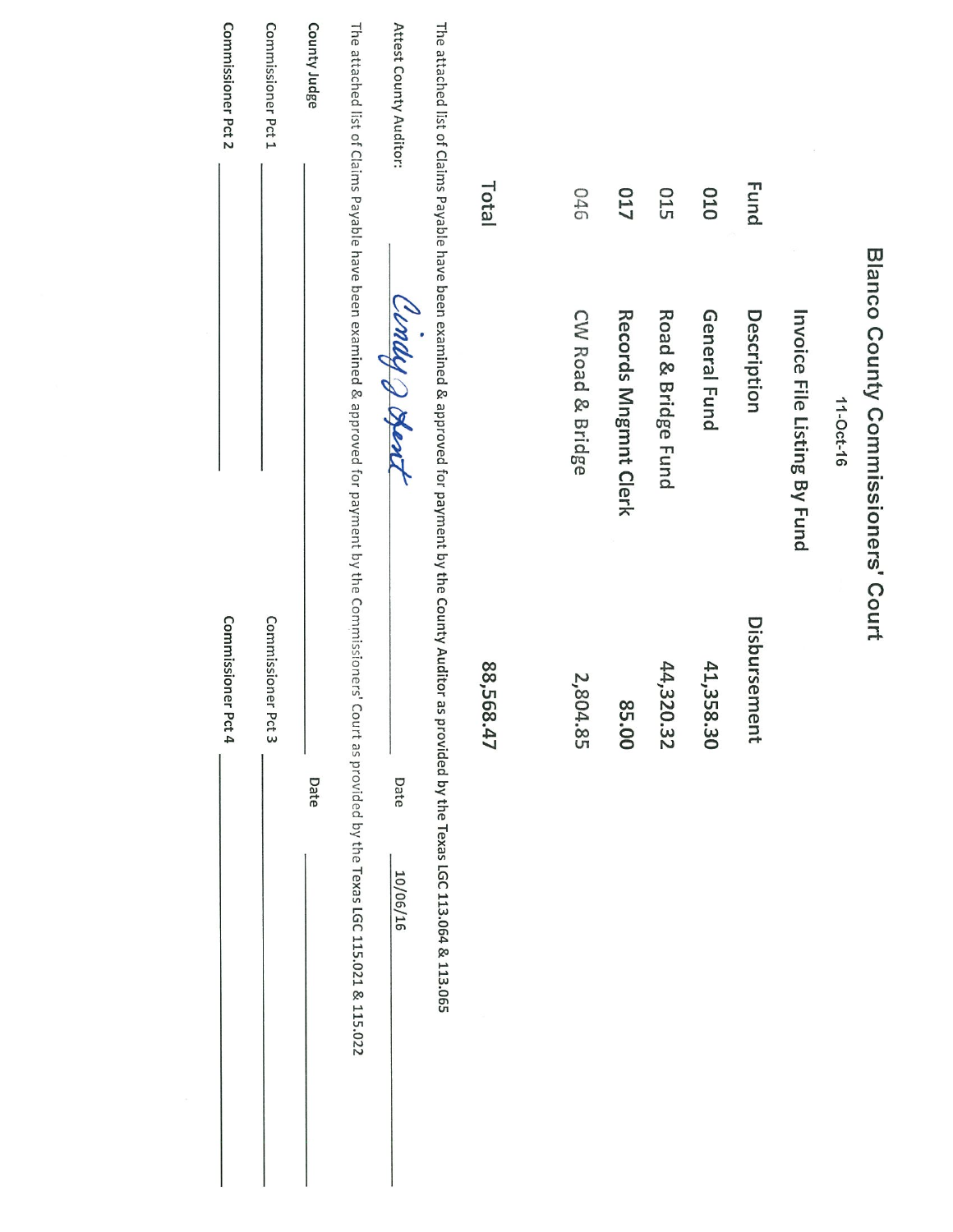| L<br>うつかり                             | כגכרכ אדד                                                       |                                       | M4 75:10:3WI1<br>10/09/2019--0NbVID INAOICE KEAIEM FIZIING -- 10-000-000 GEMEKYT LOND |
|---------------------------------------|-----------------------------------------------------------------|---------------------------------------|---------------------------------------------------------------------------------------|
| <b>THUOHA</b><br><b>PREPARER:0004</b> | DESCRIPTION-OF-INVOICE                                          | INVOICE-NO                            | <b>THEMIRAA130</b><br>NAME-OF-VENDOR                                                  |
| <b>75.88</b>                          | REIMBURSEMENI                                                   | 68565                                 | VENDOR TOTAL<br>COUNIY SHERIFF<br>AT20JA MAGA                                         |
| <b>75.86</b>                          | INV#CH1843                                                      | 06565                                 | COUNTY SHERIFF<br><b>ARMS UNLINITED</b>                                               |
| <b>285.50</b><br><b>05.38S</b>        |                                                                 |                                       | AUTO CHLOR SERVICES, LLC<br>VENDOR TOTAL                                              |
| 5521<br>57 L1                         | JIAL FROTEER# VAI                                               | 67565                                 | VENDOR TOTAL<br>COURTROUSE EXPENSES                                                   |
| 20, 485<br>70.782                     | INA#0123206 CO CTEBK                                            | 16565                                 | VENDOR TOTAL<br>COUNIY CLERK<br>BEAR GRAPHICS INC                                     |
| 23.70<br><b>DZ * 22</b>               | ACCT#2411 RECYCLING                                             | 26565                                 | VENDOR TOTAL<br>RECYCLING COORDINATOR<br>BLANCO HYDRO GAS CO.                         |
| 13.22                                 | <b>1000AЯ329U# 100A</b>                                         | 05565                                 | INDIGENT HEALTH CARE<br>INDIGENI HEVTIH CVBE<br>BLANCO REGIONAL CLINIC P.A.           |
| <b>SS.21</b><br>2'97                  | ACCT #UPSFRA0001<br>ACCT #FORJON0003                            | <b>26565</b><br><b>25565</b><br>LSS65 | COUNTY SHERIFF<br><b>JAAO HTASH THE CARE</b>                                          |
| <b>SOS.17</b><br>00. EEM              | <b>S0062L#ANI</b>                                               |                                       | VENDOR TOTAL                                                                          |
| 06.692                                | INV#122123 LEC                                                  | 96565                                 | COUNTY SHERIFF<br>BUSINESS CENTER PRINT & OS                                          |
| <b>Z6.208</b>                         | INV#122110 CO TREAS<br>J31 871221#ANI                           | 86565<br><b>26565</b>                 | COUNTY TREASURER<br>COUNTY SHERIFF                                                    |
| 22.651'1<br>06.585                    |                                                                 |                                       | CARD SERVICE CENTER<br>VENDOR TOTAL                                                   |
| 22.52                                 | AINNOO 7720 0192 5021 2027                                      | <b>29965</b>                          | RECYCLING COORDINATOR<br>COURTHOUSE EXPENSES                                          |
| 09.S29                                | 4707 1205 3520 0128 ABLOW<br>THIW2 OFEO OFAE 20ST YOYA          | 59965<br>7996S                        | COUNTY SHERIFF                                                                        |
| 88.ST<br>79.842                       | WVITID 6920 0192 5021 2027                                      | 99965                                 | COURTHOUSE EXPENSES<br>COURTHOUSE EXPENSES                                            |
| <b>79.254</b>                         | WVITI5 6920 0192 5021 2027                                      | 69965<br><b>2996S</b>                 | COUNTY SHERIFF                                                                        |
| 90'ZS                                 | <b>ABOBOA 9140 OIAS 50SI 7074</b><br>KADAOM EQEO OTAE 20S1 YOTA | 02965                                 | COUNTY INSPECTOR                                                                      |
| <b>28.861</b><br>81.33                | SYAMUH2 7S40 0165 20S1 5074                                     | 12965                                 | COUNIY SHERIFF                                                                        |
| $\mathfrak{a}$ in                     | SYAMUH2 7SAO 0185 20S1 507A                                     | 5965                                  | COUNTY SHERIFF                                                                        |
| 76'90L                                | 4707 1205 3610 0542 1ACKSON                                     | <b>SZ965</b><br><b>EL965</b>          | CONSINOUSE EXPENSES<br>COURTHOUSE EXPENSES                                            |
| 75'772                                | THIW2 OFEO OTAE 20ST YOTA                                       | 22965                                 | GENERAL FUND REVENUES                                                                 |
| 66.919'1                              | TINE OFEO OTAE 20ST YOTA<br>THIW2 OFEO OTAE 20ST YOTA           | 87692                                 | COUNTY CLERK                                                                          |
| 71.15<br>56 LSZ                       | THIW2 OFEO OFAS 20ST YOTA                                       | 08965                                 | <b>VENDOR TOTAL</b><br>COURTHOUSE EXPENSES                                            |
| EO E86'7                              |                                                                 | 20965                                 | COUNLY EXTENSION AGENCY<br><b>CHRIS MIEHERS</b>                                       |
| 84.578<br>87. ET8                     | REINBURSENENIS                                                  |                                       | VENDOR TOTAL                                                                          |
|                                       | XENNA HTUO2 81# TOOA                                            | <b>25565</b>                          | CONSINONSE EXPENSES<br>CITY OF BLANCO                                                 |
| SZ 29<br><b>27.26</b>                 |                                                                 |                                       | VENDOR TOTAL                                                                          |
|                                       |                                                                 |                                       |                                                                                       |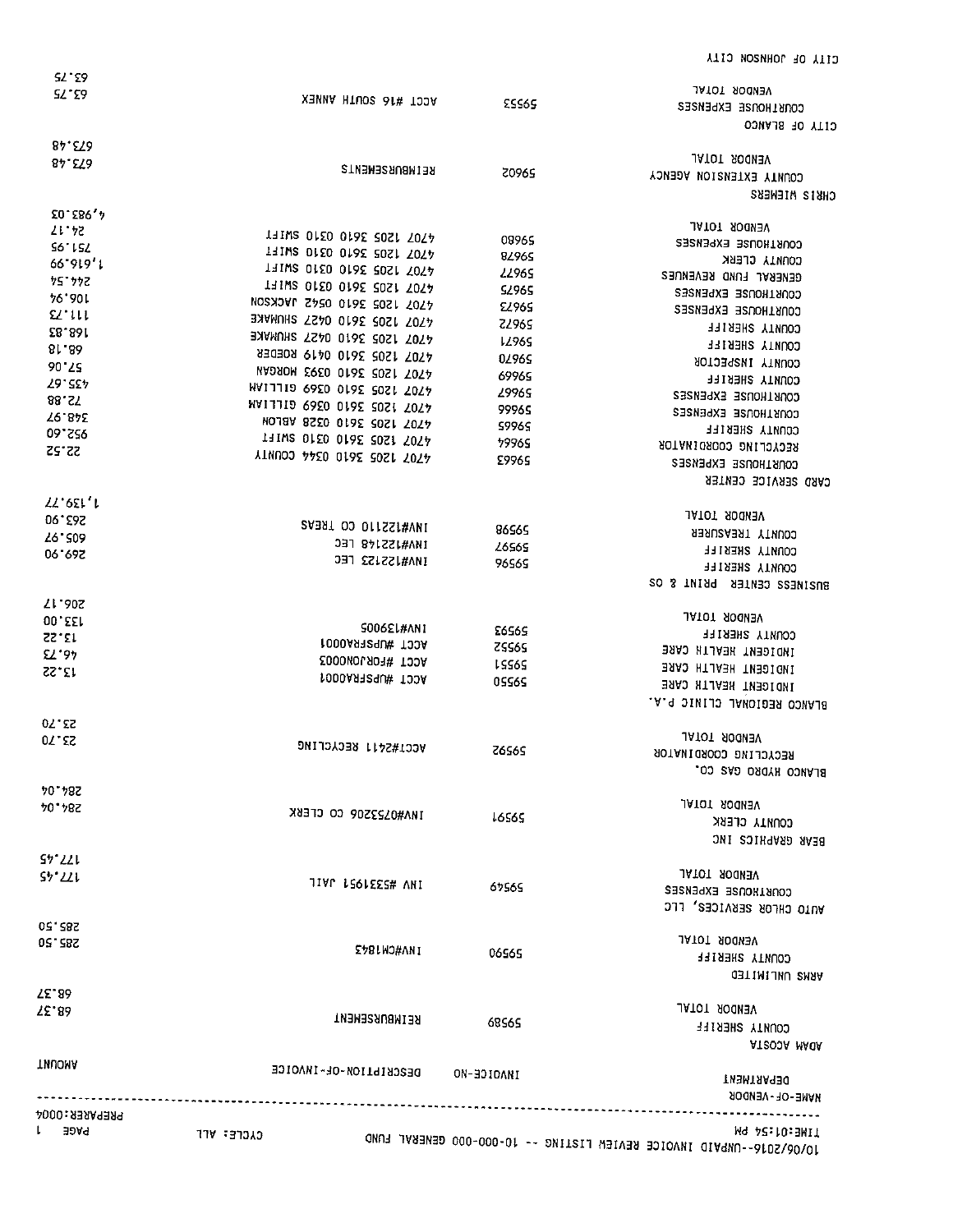**JENNIFER SHUMAKE** 

| 02.181<br>02.181                   |                        |              | <b>VENDOR TOTAL</b>                                                                             |
|------------------------------------|------------------------|--------------|-------------------------------------------------------------------------------------------------|
|                                    | JET LEZOVL#ANI         | <b>22965</b> | COUNTY SHERIFF<br>ICS 1NIE SUPPLIES INC.                                                        |
| 88.TE                              |                        |              | VENDOR TOTAL                                                                                    |
| 88.TE                              | 1844/47 LEC            | 12965        | COUNTY SHERIFF<br><b>II YATNUOJ JJIH</b>                                                        |
| $00 - 52$                          |                        |              | VENDOR TOTAL                                                                                    |
| 00'SZ                              | 101710 4 4L 6881# VWI  | 89565        | CONSINOUSE EXPENSES<br>H & H LAND SERVICE                                                       |
| 92. ET I                           |                        |              | VENDOR TOTAL                                                                                    |
| 92.51                              | 0282611#ANI            | 81965        | COURTHOUSE EXPENSES<br>GULF COAST PAPER CO. INC.                                                |
| 00.YY                              |                        |              | VENDOR TOTAL                                                                                    |
| 00.551                             | <b>REINBURSENENTS</b>  | 51965        | COUNTY EXTENSION AGENCY<br>GRETCHEN L. SANDERS                                                  |
| <b>95.265.29</b>                   |                        |              | VENDOR TOTAL                                                                                    |
| 18.0SZ, M                          | L dr SOOTOO# ANI       | 29565        | CONRINOUSE EXPENSES                                                                             |
| $8 + 17$                           | S91-9102V18# ANI       | 99S6S        | COURTHOUSE EXPENSES                                                                             |
|                                    |                        |              | GRAVES HUMPHRIES, STAHL, LIMITED                                                                |
| <b>18.ITS,S</b>                    |                        |              | VENDOR TOTAL                                                                                    |
| 18'125'2                           | FUEL LEC               | 9596S        | COUNIY SHERIFF<br><b>KAMJEUR</b>                                                                |
| <b>85.754</b>                      |                        |              | VENDOR TOTAL                                                                                    |
| 67.871                             | 210-020-1505 FEC       | <b>S9S6S</b> | COUNIY SHERIFF                                                                                  |
| 529.09                             | 830-866-7167 EXTENSION | <b>79565</b> | COUNTY EXTENSION AGENCY<br>FRONTIER COMMUNICATIONS                                              |
| <b>17.89</b>                       |                        |              | VENDOR TOTAL                                                                                    |
| <b>ES'67</b>                       | INA\\SIJISE FEC        | 91965        | COUNTY SHERIFF                                                                                  |
| 81.67                              | INV#3733133 FEC        | S1965        | COUNTY SHERIFF<br>EXPRESS AUTOMOTIVE SERVICE                                                    |
| S8 07                              |                        |              | VENDOR TOTAL                                                                                    |
| 58.07                              | <b>REINBURSENENT</b>   | <b>29565</b> | GENERAL FUND REVENUES<br>CONNIE BASSELL                                                         |
| <b>7S. 27</b>                      |                        |              | <b>VENDOR TOTAL</b>                                                                             |
| 73. 27                             | PATIENT #15992814      | <b>29565</b> | <b>JAAJ HTJA∃H TWJDIQNI</b><br>COMMUNITY MEDICINE ASSOCIATE                                     |
| 90.152.1                           |                        |              | VENDOR TOTAL                                                                                    |
| 17.755                             | ACCT #1255 LEC         | <b>19565</b> | COUNTY SHERIFF                                                                                  |
| <b>58.107</b>                      | AOJ JER FEC LOW        | 09565        | COUNTY SHERIFF                                                                                  |
| 61.52                              | VCCL #22 OFD 1VIF      | 69565        | CONKINOUSE EXPENSES                                                                             |
| 61.52                              | ACCT #1089 PCT 2       | 85565        | COURTHOUSE EXPENSES                                                                             |
| 01.91                              | ACCT #1186 ANNEX       | ZSS6S        | COURTHOUSE EXPENSES                                                                             |
| <b>SE 15</b>                       | ACCT #1187 ANNEX       | 95565        | COURTHOUSE EXPENSES                                                                             |
| 82.581                             | ACCT #73 COURTHOUSE    | SSS65        | CONRIHOUSE EXPENSES                                                                             |
| 75.12                              | ACCT #1317 LEC         | 75565        | COUNTY SHERIFF                                                                                  |
| THUOMA                             | DESCRIPTION-OF-INVOICE | INVOICE-NO   | <b>DEPARTMENT</b><br><b>KAME-OF-VENDOR</b>                                                      |
|                                    |                        |              |                                                                                                 |
| PREPARER:0004<br>Z.<br><b>PAGE</b> | כגכרפ: ארר             |              | M9 22:10:3M1T<br>$10\lambda$ no) snio--annyin inanice keaiem Fiziing -- 10-000-000 GENEBVF ENND |
|                                    |                        |              |                                                                                                 |

1 WING/SOJ9--ANDUNI INAOICE BEAIEN I ÷,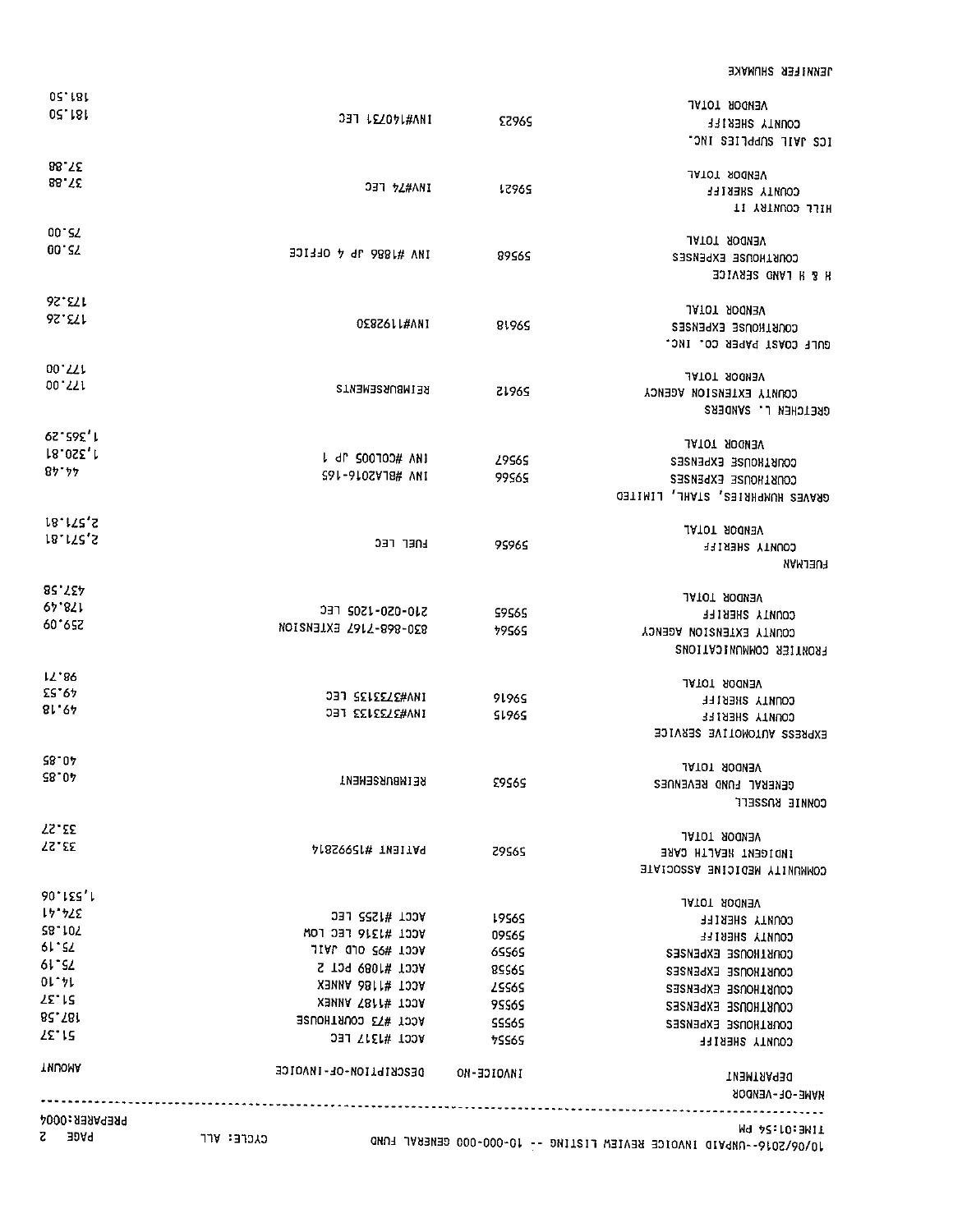| 385.50                                 |                                                              |                                | VENDOR TOTAL                                                                              |
|----------------------------------------|--------------------------------------------------------------|--------------------------------|-------------------------------------------------------------------------------------------|
|                                        |                                                              |                                | <b>JOHNZON ZEMELL FORD/LINCOLN/NERCURY</b>                                                |
| 2,707,04                               | <b>DET SEZIZI# ANI</b>                                       | <b>29565</b>                   | COUNIY SHERIFF<br>GENEBAL FUND REVENUES                                                   |
| 70°590'S<br>00'192'2                   | OHT SEZIZI# ANI                                              | 88565                          | JATOT ROOWEV                                                                              |
| しこ・タケレ<br>りこ タケレ                       | ACCT#12522749 RECYCLE                                        | 8296S                          | VENDOR TOTAL<br>RECYCLING COORDINATOR<br>MCCRAW OIL COMPANY                               |
| 02.88<br>325.00                        | <b>REINBURSENENT</b><br>CASE #CR1346                         | 62965<br>69565                 | <b>JATOT ROOWEV</b><br>GENERAL FUND GRANTS<br>JUDICIAL EXPENSES<br><b>MICHEFFE CIOFLI</b> |
| 589.04<br>291.20                       | <b>JBT 86/ZS#ANI</b>                                         | 02965                          | COUNTY SHERIFF<br>WITTEK NAILOKWS & EWBTEWS' INCT                                         |
| 70.685                                 |                                                              |                                | <b>OTOROOM</b><br>VENDOR TOTAL                                                            |
| <b>ST.759,S</b><br>27.759.27           | INV#166369 RECYCLING                                         | <b>LE96S</b>                   | . 4900 ATAQ 2AXET TEABHTAON<br>VENDOR TOTAL<br>RECYCLING COORDINATOR                      |
| <b>00.4SM</b><br>124.00                | REPORT #CASO17 JP 1                                          | 02565                          | <b>CITE DECALS</b><br>VENDOR TOTAL<br>JUSTICE OF THE PEACE PCT #1                         |
| <b>00.25S</b><br><b>00.252</b>         | <b>THI #3187 SHERIFF</b>                                     | 06965                          | VENDOR TOTAL<br>COUNTY SHERIFF                                                            |
| 88.246,5<br>25.53.53<br>52.592.35      | ACCT#137002 LEC<br>ACCT#137002 LEC                           | <b>ZE96S</b><br>92965          | VENDOR TOTAL<br>COUNTY SHERIFF<br>COUNTY SHERIFF<br>PAY AND SAVE INC.                     |
|                                        | <b>JAN#8532405 LEC</b>                                       | 85965                          | <b>COUNTY SHERIFF</b><br>PERFORMANCE FOOD SERVICE                                         |
| 05'099'Z<br><b>DE-15E'L</b><br>22.2211 | 131 OZE9878#ANI<br>031 6957878#ANI<br><b>JET SOVZESS#ANI</b> | <b>L7965</b><br>07965<br>62965 | COUNTY SHERIFF<br>COUNTY SHERIFF<br>COUNTY SHERIFF                                        |
| <b>SS.26</b>                           |                                                              |                                | VENDOR TOTAL                                                                              |

POLICE & SHERIFFS PRESS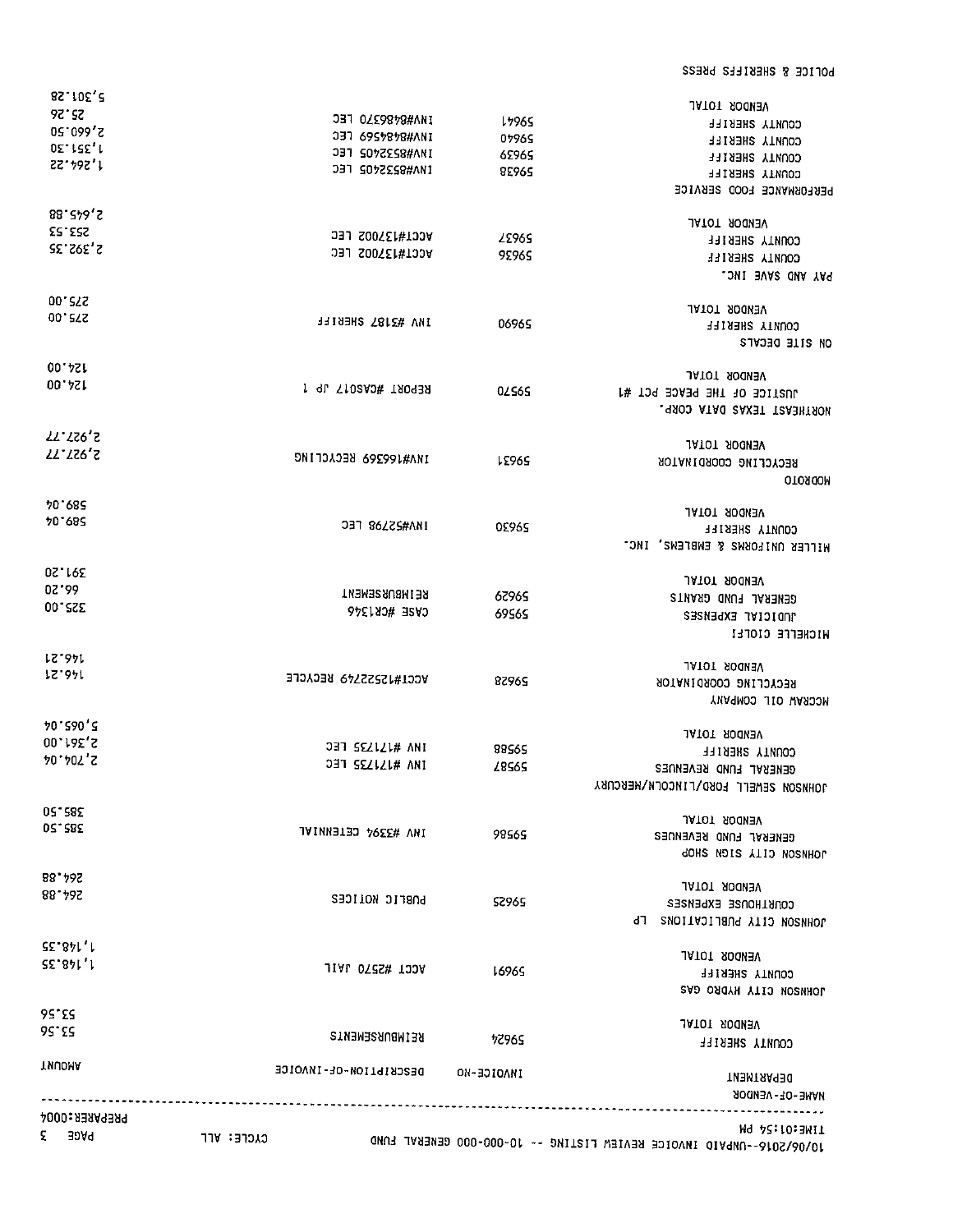AGAW T2A00 ORIHT

| S6 72                |                               |              |                                                                      |
|----------------------|-------------------------------|--------------|----------------------------------------------------------------------|
| 56.32                |                               |              | VENDOR TOTAL                                                         |
|                      | 7 104 7 1 104                 | <b>SZS6S</b> | COURTHOUSE EXPENSES                                                  |
|                      |                               |              | TEXAS WIRELESS INTERNET                                              |
| 00.009, 1            |                               |              |                                                                      |
| 00'006'L             |                               |              | VENDOR TOTAL                                                         |
|                      | INA #SYQQQY 2EblEWBEB         | 9696S        | COMMUNITY SERVICES                                                   |
|                      |                               |              | TEXAS WILDLIFE DAMAGE MGMT FUND                                      |
|                      |                               |              |                                                                      |
| 66.882               |                               |              | VENDOR TOTAL                                                         |
| <b>213.53</b>        | FUEL - MAINTENANCE            | <b>SS965</b> | CONKINOUSE EXPENSES                                                  |
| 35.23                | <b>L BUBATRUSLAS</b>          | 7596S        |                                                                      |
| <b>25.04</b>         | <b>FUEL INSPECTOR</b>         | <b>ES96S</b> | CONZIABLE PCT #1                                                     |
|                      |                               |              | COUNTY INSPECTOR                                                     |
|                      |                               |              | JEXAS FLEET FUEL                                                     |
| 00.025               |                               |              |                                                                      |
| <b>250.00</b>        | 1220 8100290# 133A            |              | VENDOR TOTAL                                                         |
|                      |                               | <b>72565</b> | COURTHOUSE EXPENSES                                                  |
|                      |                               |              | TEXAS COMMISSION ON ENVIROMENTAL                                     |
| 00.00L               |                               |              |                                                                      |
|                      |                               |              | VENDOR TOTAL                                                         |
| <b>00.001</b>        | <b>IXE DA A8000 AG EXT</b>    | <b>25965</b> | COUNLA EXIENSION AGENCY                                              |
|                      |                               |              | TEXAS AGRILIFE EXTENSION CONFERENCE                                  |
|                      |                               |              |                                                                      |
| 336.00               |                               |              | VENDOR TOTAL                                                         |
| <b>00 LLL</b>        | ACCT #6969 LEC                | 56965        |                                                                      |
| <b>00.001</b>        | ACCT #7136 NEW ANNEX          | 7696S        | COURTHOUSE EXPENSES                                                  |
| 00'Z7                | ACCT #10125 OLD JAIL          |              | CONRINOUSE EXPENSES                                                  |
| 00.87                |                               | <b>26965</b> | COURTHOUSE EXPENSES                                                  |
|                      | ACCT #4275 COURTHOUSE         | 5965         | COURTHOUSE EXPENSES                                                  |
|                      |                               |              | <b>TERMINIX</b>                                                      |
| 00.675               |                               |              |                                                                      |
| 00.645               |                               |              | VENDOR TOTAL                                                         |
|                      | 18A#8\$32285 FEC              | <b>Z996S</b> | COURTHOUSE EXPENSES                                                  |
|                      |                               |              | <b>SIMPLEXGRINNELL</b>                                               |
|                      |                               |              |                                                                      |
| 00. E8E              |                               |              | VENDOR TOTAL                                                         |
| 383.00               | PATIENT #PH911144             | <b>ELS65</b> |                                                                      |
|                      |                               |              | COUNTY SHERIFF                                                       |
|                      |                               |              | SCOTT & WHITE HOSPITAL                                               |
| 89. EOE              |                               |              |                                                                      |
| <b>87.58</b>         |                               |              | VENDOR TOTAL                                                         |
| 85. JOI              | 62SS976#ANI                   | 05965        | COURTHOUSE EXPENSES                                                  |
| 26.92                | 6SSS976#ANI                   | 6796S        | COURTHOUSE EXPENSES                                                  |
| 12.29                | <b>L8SS976#ANI</b>            | 87965        | COURTHOUSE EXPENSES                                                  |
|                      | <b>AOTIQUA OD TIBEEIQ#VWI</b> | 748995       | COUNTY AUDITOR                                                       |
| 85.95                | <b>SOTIOUA OD ITESSARWINI</b> | 97965        | SOUNTY AUDITOR                                                       |
|                      |                               |              | QUILARDQRDCO JJIUD                                                   |
|                      |                               |              |                                                                      |
| $Z^{\prime}$ is      |                               |              |                                                                      |
| 22.15                | PATIENT #44372559908          | 22565        | VENDOR TOTAL                                                         |
|                      |                               |              | INDIGENT HEALTH CARE                                                 |
|                      |                               |              | <b>QUEST DIAGNOSTIC</b>                                              |
| <b>ZS'ZZ0'L</b>      |                               |              |                                                                      |
| 25'220'1             |                               |              | VENDOR TOTAL                                                         |
|                      | 0076-2690-0606-0008# 100V     | .2565        | CONRINOUSE EXPENSES                                                  |
|                      |                               |              | PURCHASE POWER                                                       |
| 67'21                |                               |              |                                                                      |
|                      |                               |              | VENDOR TOTAL                                                         |
| 67'ZI                | <b>INV#85935 LEC</b>          | 57965        | COUNTY SHERIFF                                                       |
|                      |                               |              |                                                                      |
| <b>THUOMA</b>        | DESCRIPTION-OF-INVOICE        | INAOICE-MO   |                                                                      |
|                      |                               |              | <b>TKEMTAA930</b>                                                    |
|                      |                               |              | NAME-OF-VENDOR                                                       |
| <b>PREPARER:0004</b> |                               |              |                                                                      |
| ን 30A9               | כגכרפ: ערר                    |              | M9 42:10:3MIT                                                        |
|                      |                               |              | 10/06/2016-JUNPAID INVOICE REVIEW LISTING -- 10-000-000 GENERAL FUND |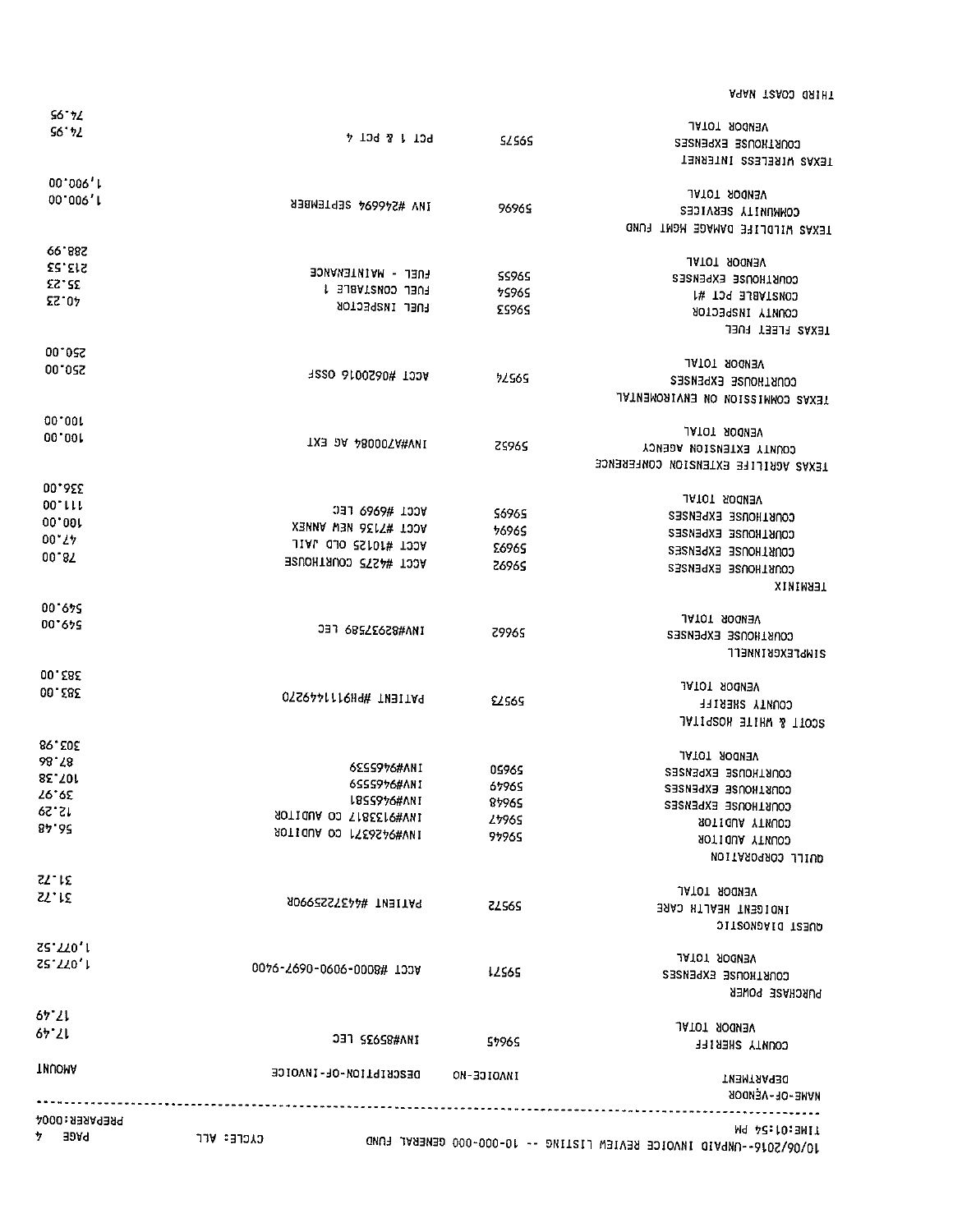| <b>85.76</b>         |                               |              |                                                                       |
|----------------------|-------------------------------|--------------|-----------------------------------------------------------------------|
| 69*7ZL               | INV #086201363 COURTHOUSE     | 78565        | VENDOR TOTAL                                                          |
| 20'111               | TRUSHER #086416360 COURTHOUSE |              | COURTHOUSE EXPENSES                                                   |
|                      |                               | <b>28265</b> | CONKINOUSE EXPENSES                                                   |
|                      |                               |              | KEROX CORPORATION                                                     |
| <b>Z0 009</b>        |                               |              | VENDOR TOTAL                                                          |
| 20.009               | <b>JET S60S7LO#ANI</b>        | 98965        | COUNTY SHERIFF                                                        |
|                      |                               |              | WEST TEXAS FIRE & INDUSTRIAL SUPPLY                                   |
| 06.05                |                               |              |                                                                       |
| 06.02                |                               |              | VENDOR TOTAL                                                          |
|                      | ROTIQUA 082594S7TQ# VWI       | 28565        | SOTIGUA YINDOO                                                        |
|                      |                               |              | VERIZON WIRELESS                                                      |
| 95'617               |                               |              |                                                                       |
| 320 23               | PATIENT #E88212360            | 26965        | VENDOR TOTAL                                                          |
| しとこケレ                | DE0080883# IN3ITA9            | 59581        | <b>INDIGENI HEALTH CARE</b>                                           |
| しら ケレ                | 088880883# TH31TA9            | 08565        | <b>JAAJ HTALIH TARE</b>                                               |
| LZ 02                | 078850883# TW31TA9            | 62565        | INDIGENI HEVTIH CVKE                                                  |
|                      |                               |              | INDIGENT HEALTH CARE                                                  |
|                      |                               |              | UTHSCSA MSP NEDICINE                                                  |
| 09.922               |                               |              | VENDOR 101AL                                                          |
| 16'22                | ANGOIGNI ISOODN               | <b>BZ565</b> | INDIGENI HEALTH CARE                                                  |
| <b>99.821</b>        | <b>TIVP SITTIB LSNONY</b>     | <b>LLS6S</b> | COUNIY SHERIFF                                                        |
|                      |                               |              | <b>LXEX NED TTC</b>                                                   |
| 00.075               |                               |              |                                                                       |
| 00°02S               |                               |              | VENDOR TOTAL                                                          |
|                      | R144410301610658# T33A        | 92565        | COURTHOUSE EXPENSES                                                   |
|                      |                               |              | <b>TIME WARNER CABLE</b>                                              |
| 82.91                |                               |              |                                                                       |
| 85.91                | DNIJOYOBR \CYGO#VWI           | 28965        | <b>VENDOR TOTAL</b>                                                   |
|                      |                               |              | RECYCLING COORDINATOR                                                 |
| <b>THUOMA</b>        | DESCRIPTION-OF-INVOICE        | IMAOICE-NO   |                                                                       |
|                      |                               |              | <b>TUBMTAA930</b>                                                     |
|                      |                               |              | <b>HAME-OF-VENDOR</b>                                                 |
| <b>PREPARER:0004</b> |                               |              | Md ⊅S:lO:∃WII                                                         |
| $S$ 39Vd             | כגכרב: אור                    |              | 10/09/2019-91/MPAID INVOICE REVIEW LISTING -- 10-000-000 GENERAL FUND |
|                      |                               |              |                                                                       |

FUND TOTAL

02'852'17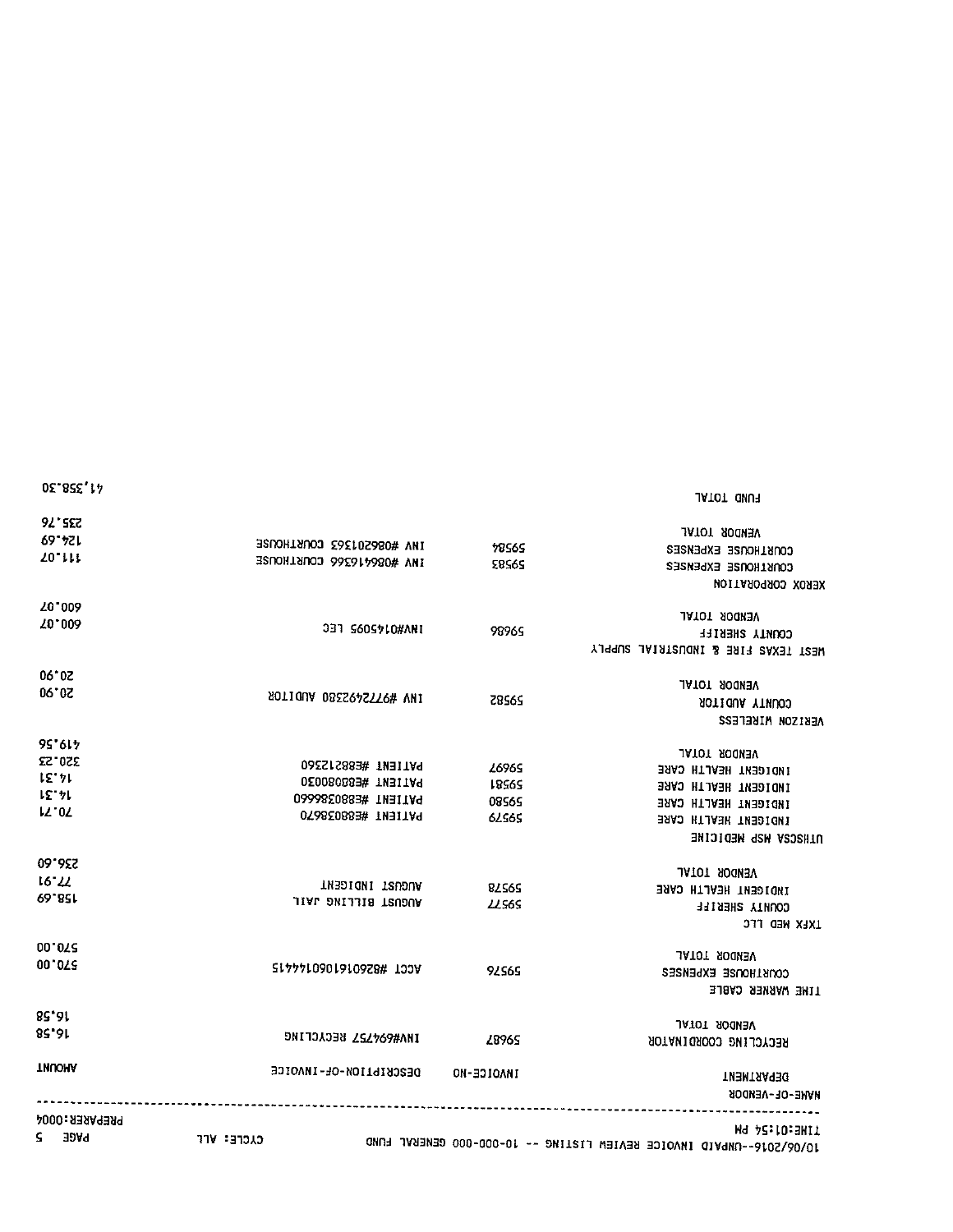| 1,291.20<br>VENDOR TOTAL<br>1,291.20<br>E 104 EE68ELL#ANI<br><b>22965</b><br>E# 134 828<br>HYE PIPE & FEED<br>26'627<br>VENDOR TOTAL<br>66'691<br>1 TJ9 00158-12251#VWI<br>02965<br>7# 139 839<br>86.695<br>1 TJ9 180S8-1S251#VMI<br>61965<br><b>N&amp;B</b> PCT #1<br><b>ALLL COUNTRY HOME AND AUTO</b><br>29.775'1<br>VENDOR TOTAL<br>99.829<br><b>EUEL PCT 2</b><br>85965<br>S# T09 889<br>585.97<br>$\uparrow$ TDA - JEUF<br><b>ZS965</b><br>R&B PCT #1<br><b>AAMJJUR</b><br>$\sim$<br>07'299<br>VENDOR TOTAL<br>07'299<br>104 767258#ANI<br><b>LL965</b><br>A# T39 889<br><b>LKEDEKICK28NKC EONIBWEML</b><br>08.989<br>VENDOR TOTAL<br>08.989<br>1 104 2826251076#ANI<br>71965<br>1# TOY 888<br>ERCON V2bHVTI VND EWNF2ION2' INC<br>1,015.00<br>VENDOR TOTAL<br>00.210, f<br>7 13d 167Z#ANI<br><b>EL96S</b><br>4# 109 838<br><b>DIRT WORKS</b><br>2,053.29<br>VENDOR TOTAL<br>うつ としん<br>INA#2003#299 PCT 2<br>11965<br>S# 109 839<br>238.65<br>7 104 0182200#ANI<br>0196S<br>A4 109 838<br>55.09<br>INV#0033810 PCT 3<br>60965<br>E# 109 839<br>75.592<br>S TO9 OL82200#VWI<br>80965<br>Z# 10d 878<br>252.09<br><b>M TOY OFBEEOO#VWI</b><br><b>2096S</b><br>K&B PCT #1<br>1,332.87<br>7 104 908550#ANI<br>9096S<br>A# 109 839<br><b>78.SEE.1</b><br>INV#O3380 PCT 3<br>50965<br>E# 109 839<br>1,332.87<br>INV#033806 PCT 2<br>70965<br>R&B PCT #2<br>1,332.87<br>1 JJd 908220#ANI<br><b>2096S</b><br>1# 10d 878<br>CLOSNER EQUIPMENT CO.<br>E8.035.4<br>VENDOR TOTAL<br>75.715<br>INV#1392 PCT 2<br><b>1096S</b><br>R&B PCT #2<br>1,207.02<br>INV#1392 PCT 2<br>00965<br>K&B PCT #2<br>2. PST, S<br>INV#1385 PCT 2<br>66565<br>S# 109 829<br>CHANAS AGGREGATES BLANCO, LLC<br>58.795<br>VENDOR TOTAL<br>89.ST<br>THIW2 DIEO OTAE 20SI YOTA<br>62965<br>R&B PCT #2<br>302.32<br>THIW2 OFEO OTAE 20ST YOTA<br>9296S<br>N&B PCT #1<br>66.661<br>THIW2 OFEO OTAE 20ST YOTA<br>72965<br>S# 139 889<br>95.67<br><b>NNAM231J 280 0185 20S1 YOTA</b><br>8996S<br>R&B PCT #3<br>CARD SERVICE CENTER<br><b>SE 69</b><br>VENDOR TOTAL<br>55.95<br>7 134 676121#ANI<br>56565<br>4# 139 8&9<br>BUSINESS CENTER PRINT & OS<br>$9E$ $SL'$<br>VENDOR TOTAL<br>95.517.1<br><b>L 10d Lttl8#ANI</b><br>76565<br>1# 139 838<br>BRAUNTEX MATERIALS, INC.<br><b>THUOMA</b><br>INAOICE-NO DE2CBIbLION-OL-INAOICE<br><b>TWENTSAGEO</b><br>NAME-OF-VENDOR<br>------------------------------------- | <b>PREPARER:0004</b><br>$9$ 30A9 | כגכרכ: פוו | Md 7S:10:3WI1<br>10/06/2016~~UNPAID INVOICE REVIEW LISTING -- ROAD & BRIDGE FUND |
|--------------------------------------------------------------------------------------------------------------------------------------------------------------------------------------------------------------------------------------------------------------------------------------------------------------------------------------------------------------------------------------------------------------------------------------------------------------------------------------------------------------------------------------------------------------------------------------------------------------------------------------------------------------------------------------------------------------------------------------------------------------------------------------------------------------------------------------------------------------------------------------------------------------------------------------------------------------------------------------------------------------------------------------------------------------------------------------------------------------------------------------------------------------------------------------------------------------------------------------------------------------------------------------------------------------------------------------------------------------------------------------------------------------------------------------------------------------------------------------------------------------------------------------------------------------------------------------------------------------------------------------------------------------------------------------------------------------------------------------------------------------------------------------------------------------------------------------------------------------------------------------------------------------------------------------------------------------------------------------------------------------------------------------------------------------------------------------------------------------------------------------------------------------------------------------------------------------------------------------------------------------------------------------------------------------------------------------------------------------------------------|----------------------------------|------------|----------------------------------------------------------------------------------|
|                                                                                                                                                                                                                                                                                                                                                                                                                                                                                                                                                                                                                                                                                                                                                                                                                                                                                                                                                                                                                                                                                                                                                                                                                                                                                                                                                                                                                                                                                                                                                                                                                                                                                                                                                                                                                                                                                                                                                                                                                                                                                                                                                                                                                                                                                                                                                                                |                                  |            |                                                                                  |
|                                                                                                                                                                                                                                                                                                                                                                                                                                                                                                                                                                                                                                                                                                                                                                                                                                                                                                                                                                                                                                                                                                                                                                                                                                                                                                                                                                                                                                                                                                                                                                                                                                                                                                                                                                                                                                                                                                                                                                                                                                                                                                                                                                                                                                                                                                                                                                                |                                  |            |                                                                                  |
|                                                                                                                                                                                                                                                                                                                                                                                                                                                                                                                                                                                                                                                                                                                                                                                                                                                                                                                                                                                                                                                                                                                                                                                                                                                                                                                                                                                                                                                                                                                                                                                                                                                                                                                                                                                                                                                                                                                                                                                                                                                                                                                                                                                                                                                                                                                                                                                |                                  |            |                                                                                  |
|                                                                                                                                                                                                                                                                                                                                                                                                                                                                                                                                                                                                                                                                                                                                                                                                                                                                                                                                                                                                                                                                                                                                                                                                                                                                                                                                                                                                                                                                                                                                                                                                                                                                                                                                                                                                                                                                                                                                                                                                                                                                                                                                                                                                                                                                                                                                                                                |                                  |            |                                                                                  |
|                                                                                                                                                                                                                                                                                                                                                                                                                                                                                                                                                                                                                                                                                                                                                                                                                                                                                                                                                                                                                                                                                                                                                                                                                                                                                                                                                                                                                                                                                                                                                                                                                                                                                                                                                                                                                                                                                                                                                                                                                                                                                                                                                                                                                                                                                                                                                                                |                                  |            |                                                                                  |
|                                                                                                                                                                                                                                                                                                                                                                                                                                                                                                                                                                                                                                                                                                                                                                                                                                                                                                                                                                                                                                                                                                                                                                                                                                                                                                                                                                                                                                                                                                                                                                                                                                                                                                                                                                                                                                                                                                                                                                                                                                                                                                                                                                                                                                                                                                                                                                                |                                  |            |                                                                                  |
|                                                                                                                                                                                                                                                                                                                                                                                                                                                                                                                                                                                                                                                                                                                                                                                                                                                                                                                                                                                                                                                                                                                                                                                                                                                                                                                                                                                                                                                                                                                                                                                                                                                                                                                                                                                                                                                                                                                                                                                                                                                                                                                                                                                                                                                                                                                                                                                |                                  |            |                                                                                  |
|                                                                                                                                                                                                                                                                                                                                                                                                                                                                                                                                                                                                                                                                                                                                                                                                                                                                                                                                                                                                                                                                                                                                                                                                                                                                                                                                                                                                                                                                                                                                                                                                                                                                                                                                                                                                                                                                                                                                                                                                                                                                                                                                                                                                                                                                                                                                                                                |                                  |            |                                                                                  |
|                                                                                                                                                                                                                                                                                                                                                                                                                                                                                                                                                                                                                                                                                                                                                                                                                                                                                                                                                                                                                                                                                                                                                                                                                                                                                                                                                                                                                                                                                                                                                                                                                                                                                                                                                                                                                                                                                                                                                                                                                                                                                                                                                                                                                                                                                                                                                                                |                                  |            |                                                                                  |
|                                                                                                                                                                                                                                                                                                                                                                                                                                                                                                                                                                                                                                                                                                                                                                                                                                                                                                                                                                                                                                                                                                                                                                                                                                                                                                                                                                                                                                                                                                                                                                                                                                                                                                                                                                                                                                                                                                                                                                                                                                                                                                                                                                                                                                                                                                                                                                                |                                  |            |                                                                                  |
|                                                                                                                                                                                                                                                                                                                                                                                                                                                                                                                                                                                                                                                                                                                                                                                                                                                                                                                                                                                                                                                                                                                                                                                                                                                                                                                                                                                                                                                                                                                                                                                                                                                                                                                                                                                                                                                                                                                                                                                                                                                                                                                                                                                                                                                                                                                                                                                |                                  |            |                                                                                  |
|                                                                                                                                                                                                                                                                                                                                                                                                                                                                                                                                                                                                                                                                                                                                                                                                                                                                                                                                                                                                                                                                                                                                                                                                                                                                                                                                                                                                                                                                                                                                                                                                                                                                                                                                                                                                                                                                                                                                                                                                                                                                                                                                                                                                                                                                                                                                                                                |                                  |            |                                                                                  |
|                                                                                                                                                                                                                                                                                                                                                                                                                                                                                                                                                                                                                                                                                                                                                                                                                                                                                                                                                                                                                                                                                                                                                                                                                                                                                                                                                                                                                                                                                                                                                                                                                                                                                                                                                                                                                                                                                                                                                                                                                                                                                                                                                                                                                                                                                                                                                                                |                                  |            |                                                                                  |
|                                                                                                                                                                                                                                                                                                                                                                                                                                                                                                                                                                                                                                                                                                                                                                                                                                                                                                                                                                                                                                                                                                                                                                                                                                                                                                                                                                                                                                                                                                                                                                                                                                                                                                                                                                                                                                                                                                                                                                                                                                                                                                                                                                                                                                                                                                                                                                                |                                  |            |                                                                                  |
|                                                                                                                                                                                                                                                                                                                                                                                                                                                                                                                                                                                                                                                                                                                                                                                                                                                                                                                                                                                                                                                                                                                                                                                                                                                                                                                                                                                                                                                                                                                                                                                                                                                                                                                                                                                                                                                                                                                                                                                                                                                                                                                                                                                                                                                                                                                                                                                |                                  |            |                                                                                  |
|                                                                                                                                                                                                                                                                                                                                                                                                                                                                                                                                                                                                                                                                                                                                                                                                                                                                                                                                                                                                                                                                                                                                                                                                                                                                                                                                                                                                                                                                                                                                                                                                                                                                                                                                                                                                                                                                                                                                                                                                                                                                                                                                                                                                                                                                                                                                                                                |                                  |            |                                                                                  |
|                                                                                                                                                                                                                                                                                                                                                                                                                                                                                                                                                                                                                                                                                                                                                                                                                                                                                                                                                                                                                                                                                                                                                                                                                                                                                                                                                                                                                                                                                                                                                                                                                                                                                                                                                                                                                                                                                                                                                                                                                                                                                                                                                                                                                                                                                                                                                                                |                                  |            |                                                                                  |
|                                                                                                                                                                                                                                                                                                                                                                                                                                                                                                                                                                                                                                                                                                                                                                                                                                                                                                                                                                                                                                                                                                                                                                                                                                                                                                                                                                                                                                                                                                                                                                                                                                                                                                                                                                                                                                                                                                                                                                                                                                                                                                                                                                                                                                                                                                                                                                                |                                  |            |                                                                                  |
|                                                                                                                                                                                                                                                                                                                                                                                                                                                                                                                                                                                                                                                                                                                                                                                                                                                                                                                                                                                                                                                                                                                                                                                                                                                                                                                                                                                                                                                                                                                                                                                                                                                                                                                                                                                                                                                                                                                                                                                                                                                                                                                                                                                                                                                                                                                                                                                |                                  |            |                                                                                  |
|                                                                                                                                                                                                                                                                                                                                                                                                                                                                                                                                                                                                                                                                                                                                                                                                                                                                                                                                                                                                                                                                                                                                                                                                                                                                                                                                                                                                                                                                                                                                                                                                                                                                                                                                                                                                                                                                                                                                                                                                                                                                                                                                                                                                                                                                                                                                                                                |                                  |            |                                                                                  |
|                                                                                                                                                                                                                                                                                                                                                                                                                                                                                                                                                                                                                                                                                                                                                                                                                                                                                                                                                                                                                                                                                                                                                                                                                                                                                                                                                                                                                                                                                                                                                                                                                                                                                                                                                                                                                                                                                                                                                                                                                                                                                                                                                                                                                                                                                                                                                                                |                                  |            |                                                                                  |
|                                                                                                                                                                                                                                                                                                                                                                                                                                                                                                                                                                                                                                                                                                                                                                                                                                                                                                                                                                                                                                                                                                                                                                                                                                                                                                                                                                                                                                                                                                                                                                                                                                                                                                                                                                                                                                                                                                                                                                                                                                                                                                                                                                                                                                                                                                                                                                                |                                  |            |                                                                                  |
|                                                                                                                                                                                                                                                                                                                                                                                                                                                                                                                                                                                                                                                                                                                                                                                                                                                                                                                                                                                                                                                                                                                                                                                                                                                                                                                                                                                                                                                                                                                                                                                                                                                                                                                                                                                                                                                                                                                                                                                                                                                                                                                                                                                                                                                                                                                                                                                |                                  |            |                                                                                  |
|                                                                                                                                                                                                                                                                                                                                                                                                                                                                                                                                                                                                                                                                                                                                                                                                                                                                                                                                                                                                                                                                                                                                                                                                                                                                                                                                                                                                                                                                                                                                                                                                                                                                                                                                                                                                                                                                                                                                                                                                                                                                                                                                                                                                                                                                                                                                                                                |                                  |            |                                                                                  |
|                                                                                                                                                                                                                                                                                                                                                                                                                                                                                                                                                                                                                                                                                                                                                                                                                                                                                                                                                                                                                                                                                                                                                                                                                                                                                                                                                                                                                                                                                                                                                                                                                                                                                                                                                                                                                                                                                                                                                                                                                                                                                                                                                                                                                                                                                                                                                                                |                                  |            |                                                                                  |
|                                                                                                                                                                                                                                                                                                                                                                                                                                                                                                                                                                                                                                                                                                                                                                                                                                                                                                                                                                                                                                                                                                                                                                                                                                                                                                                                                                                                                                                                                                                                                                                                                                                                                                                                                                                                                                                                                                                                                                                                                                                                                                                                                                                                                                                                                                                                                                                |                                  |            |                                                                                  |
|                                                                                                                                                                                                                                                                                                                                                                                                                                                                                                                                                                                                                                                                                                                                                                                                                                                                                                                                                                                                                                                                                                                                                                                                                                                                                                                                                                                                                                                                                                                                                                                                                                                                                                                                                                                                                                                                                                                                                                                                                                                                                                                                                                                                                                                                                                                                                                                |                                  |            |                                                                                  |
|                                                                                                                                                                                                                                                                                                                                                                                                                                                                                                                                                                                                                                                                                                                                                                                                                                                                                                                                                                                                                                                                                                                                                                                                                                                                                                                                                                                                                                                                                                                                                                                                                                                                                                                                                                                                                                                                                                                                                                                                                                                                                                                                                                                                                                                                                                                                                                                |                                  |            |                                                                                  |
|                                                                                                                                                                                                                                                                                                                                                                                                                                                                                                                                                                                                                                                                                                                                                                                                                                                                                                                                                                                                                                                                                                                                                                                                                                                                                                                                                                                                                                                                                                                                                                                                                                                                                                                                                                                                                                                                                                                                                                                                                                                                                                                                                                                                                                                                                                                                                                                |                                  |            |                                                                                  |
|                                                                                                                                                                                                                                                                                                                                                                                                                                                                                                                                                                                                                                                                                                                                                                                                                                                                                                                                                                                                                                                                                                                                                                                                                                                                                                                                                                                                                                                                                                                                                                                                                                                                                                                                                                                                                                                                                                                                                                                                                                                                                                                                                                                                                                                                                                                                                                                |                                  |            |                                                                                  |
|                                                                                                                                                                                                                                                                                                                                                                                                                                                                                                                                                                                                                                                                                                                                                                                                                                                                                                                                                                                                                                                                                                                                                                                                                                                                                                                                                                                                                                                                                                                                                                                                                                                                                                                                                                                                                                                                                                                                                                                                                                                                                                                                                                                                                                                                                                                                                                                |                                  |            |                                                                                  |
|                                                                                                                                                                                                                                                                                                                                                                                                                                                                                                                                                                                                                                                                                                                                                                                                                                                                                                                                                                                                                                                                                                                                                                                                                                                                                                                                                                                                                                                                                                                                                                                                                                                                                                                                                                                                                                                                                                                                                                                                                                                                                                                                                                                                                                                                                                                                                                                |                                  |            |                                                                                  |
|                                                                                                                                                                                                                                                                                                                                                                                                                                                                                                                                                                                                                                                                                                                                                                                                                                                                                                                                                                                                                                                                                                                                                                                                                                                                                                                                                                                                                                                                                                                                                                                                                                                                                                                                                                                                                                                                                                                                                                                                                                                                                                                                                                                                                                                                                                                                                                                |                                  |            |                                                                                  |
|                                                                                                                                                                                                                                                                                                                                                                                                                                                                                                                                                                                                                                                                                                                                                                                                                                                                                                                                                                                                                                                                                                                                                                                                                                                                                                                                                                                                                                                                                                                                                                                                                                                                                                                                                                                                                                                                                                                                                                                                                                                                                                                                                                                                                                                                                                                                                                                |                                  |            |                                                                                  |
|                                                                                                                                                                                                                                                                                                                                                                                                                                                                                                                                                                                                                                                                                                                                                                                                                                                                                                                                                                                                                                                                                                                                                                                                                                                                                                                                                                                                                                                                                                                                                                                                                                                                                                                                                                                                                                                                                                                                                                                                                                                                                                                                                                                                                                                                                                                                                                                |                                  |            |                                                                                  |
|                                                                                                                                                                                                                                                                                                                                                                                                                                                                                                                                                                                                                                                                                                                                                                                                                                                                                                                                                                                                                                                                                                                                                                                                                                                                                                                                                                                                                                                                                                                                                                                                                                                                                                                                                                                                                                                                                                                                                                                                                                                                                                                                                                                                                                                                                                                                                                                |                                  |            |                                                                                  |
|                                                                                                                                                                                                                                                                                                                                                                                                                                                                                                                                                                                                                                                                                                                                                                                                                                                                                                                                                                                                                                                                                                                                                                                                                                                                                                                                                                                                                                                                                                                                                                                                                                                                                                                                                                                                                                                                                                                                                                                                                                                                                                                                                                                                                                                                                                                                                                                |                                  |            |                                                                                  |
|                                                                                                                                                                                                                                                                                                                                                                                                                                                                                                                                                                                                                                                                                                                                                                                                                                                                                                                                                                                                                                                                                                                                                                                                                                                                                                                                                                                                                                                                                                                                                                                                                                                                                                                                                                                                                                                                                                                                                                                                                                                                                                                                                                                                                                                                                                                                                                                |                                  |            |                                                                                  |
|                                                                                                                                                                                                                                                                                                                                                                                                                                                                                                                                                                                                                                                                                                                                                                                                                                                                                                                                                                                                                                                                                                                                                                                                                                                                                                                                                                                                                                                                                                                                                                                                                                                                                                                                                                                                                                                                                                                                                                                                                                                                                                                                                                                                                                                                                                                                                                                |                                  |            |                                                                                  |
|                                                                                                                                                                                                                                                                                                                                                                                                                                                                                                                                                                                                                                                                                                                                                                                                                                                                                                                                                                                                                                                                                                                                                                                                                                                                                                                                                                                                                                                                                                                                                                                                                                                                                                                                                                                                                                                                                                                                                                                                                                                                                                                                                                                                                                                                                                                                                                                |                                  |            |                                                                                  |
|                                                                                                                                                                                                                                                                                                                                                                                                                                                                                                                                                                                                                                                                                                                                                                                                                                                                                                                                                                                                                                                                                                                                                                                                                                                                                                                                                                                                                                                                                                                                                                                                                                                                                                                                                                                                                                                                                                                                                                                                                                                                                                                                                                                                                                                                                                                                                                                |                                  |            |                                                                                  |
|                                                                                                                                                                                                                                                                                                                                                                                                                                                                                                                                                                                                                                                                                                                                                                                                                                                                                                                                                                                                                                                                                                                                                                                                                                                                                                                                                                                                                                                                                                                                                                                                                                                                                                                                                                                                                                                                                                                                                                                                                                                                                                                                                                                                                                                                                                                                                                                |                                  |            |                                                                                  |
|                                                                                                                                                                                                                                                                                                                                                                                                                                                                                                                                                                                                                                                                                                                                                                                                                                                                                                                                                                                                                                                                                                                                                                                                                                                                                                                                                                                                                                                                                                                                                                                                                                                                                                                                                                                                                                                                                                                                                                                                                                                                                                                                                                                                                                                                                                                                                                                |                                  |            |                                                                                  |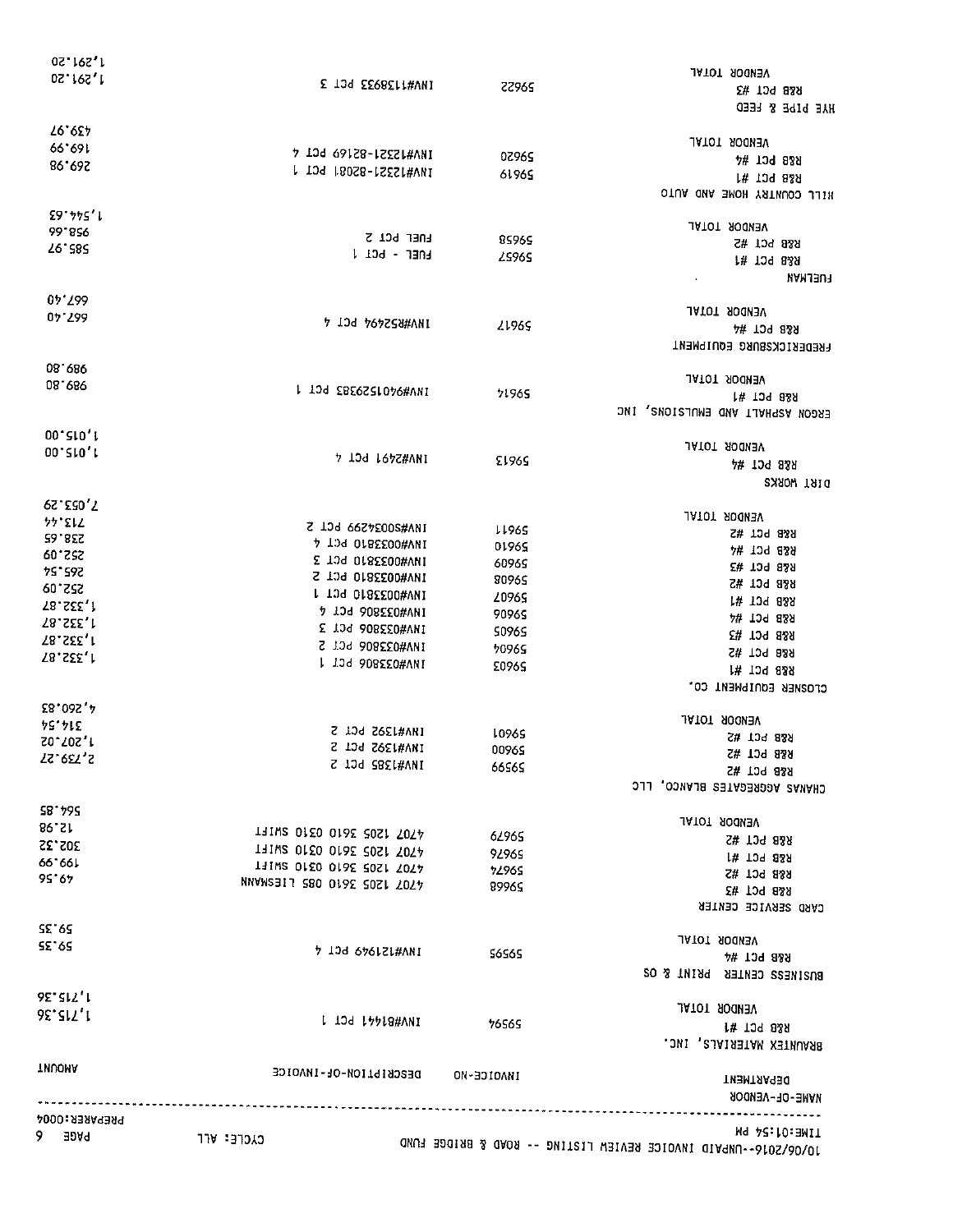FUND TOTAL

52.052.44

| PREPARER:0004<br>90A 9                 | כגכרב ערר                           |                | M4 75:10:3WI1<br>10/06/2016--UNPAID INVOICE REVIEW LISTING -- ROAD & BRIDGE FUND |
|----------------------------------------|-------------------------------------|----------------|----------------------------------------------------------------------------------|
|                                        |                                     |                | <b>THENTARTIO</b><br>NAME-OF-VENDOR<br>---------------------------               |
| THUOMA                                 | DESCRIPTION-OF-INVOICE              | INVOICE-NO     | 7# 104 839                                                                       |
| 00.82<br>66.85                         | 109 STOTC#VVI                       | 92965          | VENDOR TOTAL                                                                     |
|                                        |                                     |                | F&B PCT #4<br>MCCRAW OIL COMPANY                                                 |
| <b>SE.189</b>                          | A TOO 14725225517100A               | 22965          | VENDOR TOTAL                                                                     |
| 52.189                                 |                                     |                | NUSTANG EQUIPMENT                                                                |
| <b>223.31</b>                          | INV#01-S1S250 PCT 3                 | <b>SE965</b>   | R&B PCT #3                                                                       |
| 223.31                                 |                                     |                | VENDOR TOTAL                                                                     |
|                                        |                                     |                | PATHMARK TRAFFIC PRODCT/TX INC                                                   |
|                                        | 1 JJd SE6610#ANI                    | <b>EE965</b>   | F&B PCT #4                                                                       |
| E1.548.7<br>86'270'L                   | Z TOY ZIBRIO#VWI                    | 7296S          | R# 109 828                                                                       |
| 00 6LE'L                               | INV#019828 PCT 2                    | 52965          | VENDOR TOTAL<br>R&B PCT #2                                                       |
| 11, 215, 01                            |                                     |                |                                                                                  |
|                                        |                                     | 522965         | 4# 139 839<br>PETERSON TIRE                                                      |
| <b>05'6/1'Σ</b>                        | S 109 YEY806#VMI<br>7 13d 97222#ANI | £796S          | R&B PCT #2                                                                       |
| 00.55                                  | I TOY E87ES#VWI                     | <b>77965</b>   | <b>14 TO9 839</b>                                                                |
| 07.898, 2<br>00.41                     |                                     |                | VENDOR TOTAL                                                                     |
|                                        |                                     | 15965          | R&B PCT #3<br>STROEHER & OLFERS INC                                              |
| <b>25.089</b>                          | E 10d ZELIZI#ANI                    |                | <b>JATOT SOOWEV</b>                                                              |
| <b>25.089</b>                          |                                     |                | AGAM T2A00 Q91HI                                                                 |
|                                        | INV#G92121 bCL S                    | 6596S          | R&B PCT #2                                                                       |
| 62.57                                  | INA#R64855 PCT 2                    | 09965          | R&B PCT #2                                                                       |
| 57. PE                                 | 7 13d 978969#ANI                    | 88965          | 4# 109 839                                                                       |
| 66.71<br>80.4                          | 4 100 S0620#vni                     | 68965          | VENDOR TOTAL<br>5# 10d 878                                                       |
| 11.001                                 |                                     |                | AGNASIM YNOT                                                                     |
| 00.291                                 | A TOR SOENSIWANI                    | <b>19965</b>   | VENDOR TOTAL<br>7# 13d 878                                                       |
| 00. <sub>59</sub> r                    |                                     |                | VULCAN CONSTRUCTION MATERIALS, LP                                                |
|                                        | Σ 10d 86708719#ANI                  | 18965          | E# 139 889                                                                       |
| 85.554,8                               | E 134 62728719#ANI                  | 28965          | R&B PCT #3                                                                       |
| 00.789,7<br>$Z2^{\prime}787^{\prime}L$ |                                     |                | VENDOR TOTAL                                                                     |
|                                        |                                     |                | 7# 104 889<br>MESCAL EMIEBBB12E2' INC                                            |
| 66.65                                  | 7 104 0198#ANI                      | 78965<br>28965 | F&B PCT #4                                                                       |
| 26°651<br>86°66                        | 7 13d 2098#ANI                      |                | VENDOR TOTAL                                                                     |
|                                        |                                     |                |                                                                                  |

KIKK LEFb2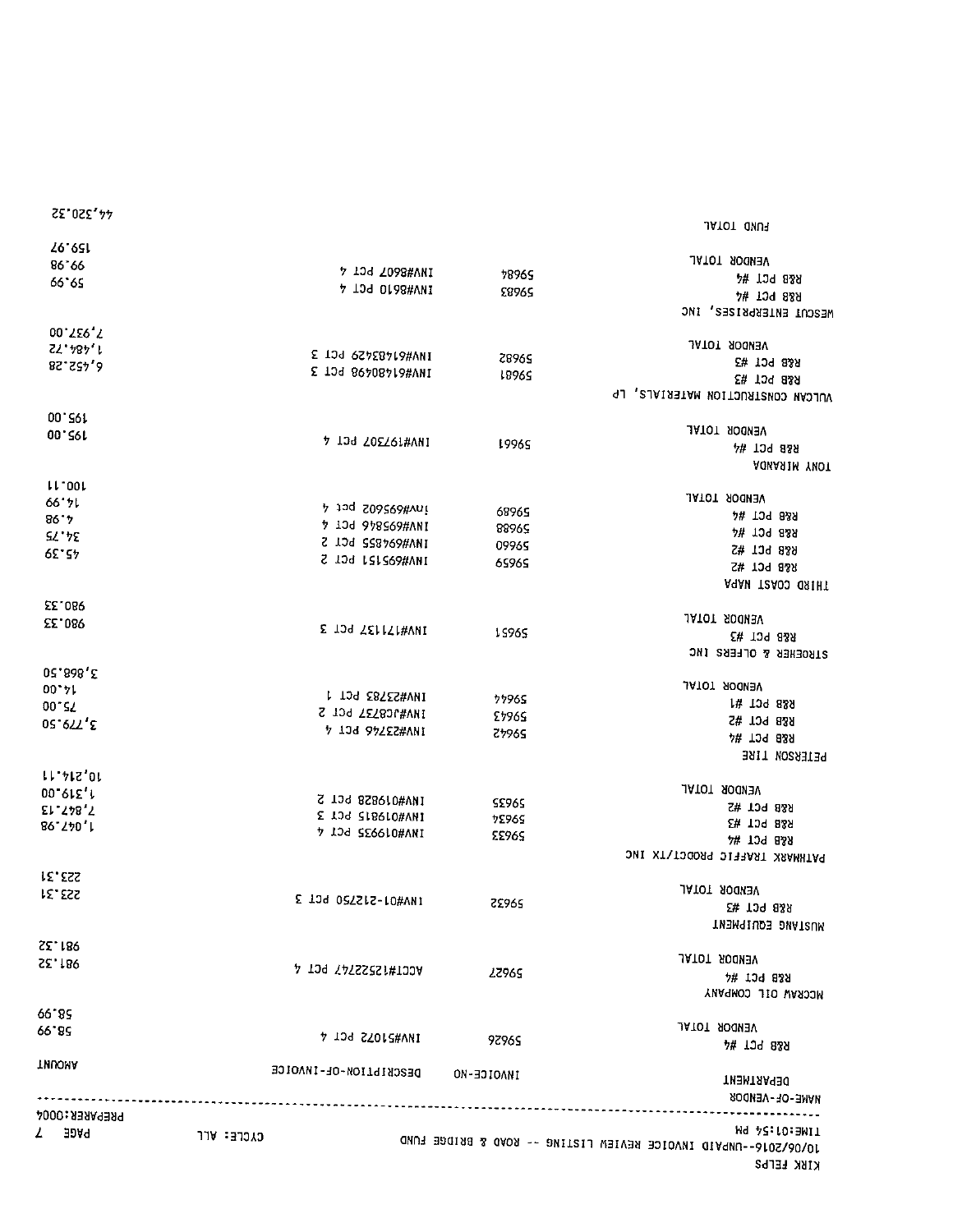| 00, 28                            |             |                        |                   | <b>FUND TOTAL</b>                                                                             |
|-----------------------------------|-------------|------------------------|-------------------|-----------------------------------------------------------------------------------------------|
| 00.28<br>00.38                    |             | IMA #39349 CO CLERK    | <b>SBS65</b>      | <b>VENDOR TOTAL</b><br>RECORDS WANAGEMENT CLERK EXPENSES                                      |
| <b>THUOHA</b>                     |             | DESCRIPTION-OF-INVOICE | <b>INVOICE-NO</b> | PROFESSIONAL PLOTIER TECHNOLOGIES<br><b>DEPARTMENT</b><br><b>MAME-OF-VENDOR</b>               |
| PREPARER:0004<br>8<br><b>PAGE</b> | כגכרכּ: פרר |                        |                   | TIME:D1:54 PM<br><b>10/06/2016--UNPAID INVOICE REVIEW LISTING -- RECORDS MANAGEMENT CLERK</b> |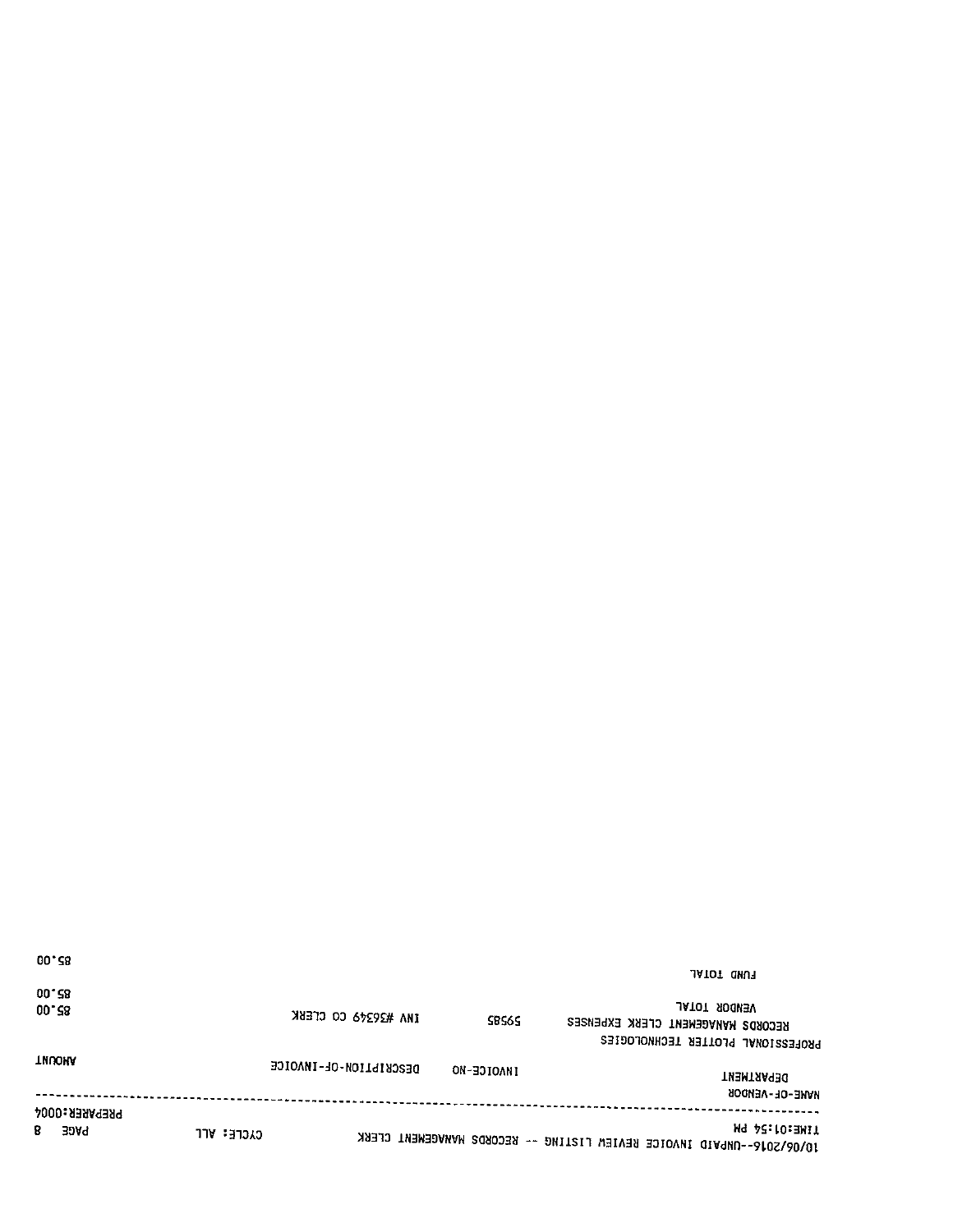| 58 708'Z                          |                        |            | <b>FUND TOTAL</b>                                                                                 |
|-----------------------------------|------------------------|------------|---------------------------------------------------------------------------------------------------|
| 2, 804. 85<br>28.408,5            | 7 10d 9228#ANI         | 58965      | VENDOR TOTAL<br><b>EXPENSES</b><br><b>MEST HENLY MATERIALS</b>                                    |
| <b>THUOMA</b>                     | DESCRIPTION-OF-INVOICE | INVOICE-NO | <b>THENTARTHENT</b><br>NAME-OF-VENDOR                                                             |
| PREPARER:0004<br>6<br><b>PACE</b> | כגכרפ: פרד             |            | JIME:D1:5M PM<br>10/06/2016--UNPAID INVOICE REVIEW LISTING -- COUNTY WIDE ROAD & BRIDGE INPROVEME |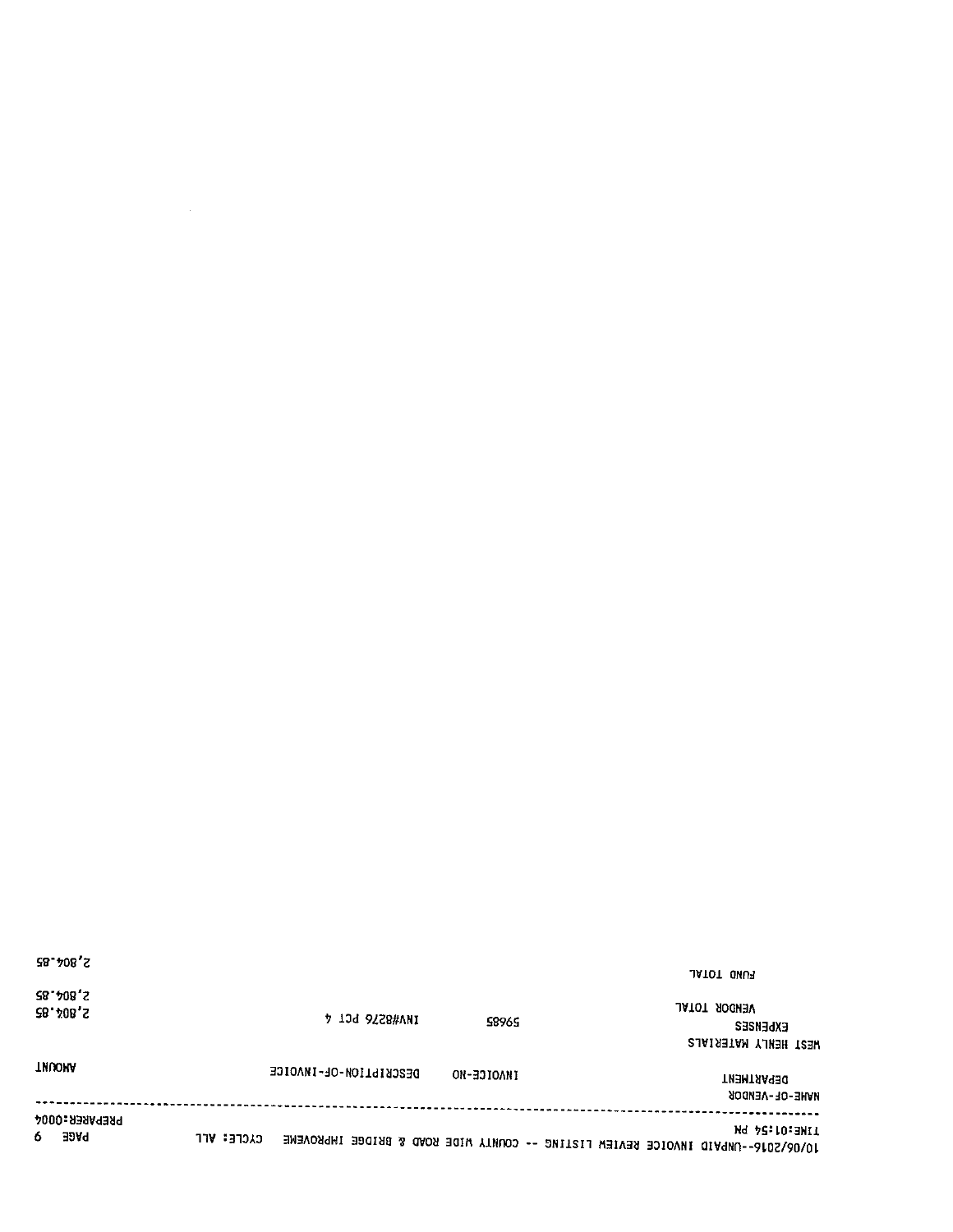| 77 225 28                       |                        |            |                                                               | JATOT GWARD |                                      |
|---------------------------------|------------------------|------------|---------------------------------------------------------------|-------------|--------------------------------------|
| <b>THUOMA</b>                   | DEZCKIblION-OL-IMAOICE | IMAOICE-NO |                                                               |             | <b>THEMIRARENT</b><br>NAME-OF-VENDOR |
| <b>PREPARER:0004</b><br>PAGE 10 | כגכרכ: ערר             |            | 10/06/2016--UNPAID INVOICE REVIEW LISTING -- GRAND TOTAL PAGE |             | TIME:D1:54 PM                        |

54,882,88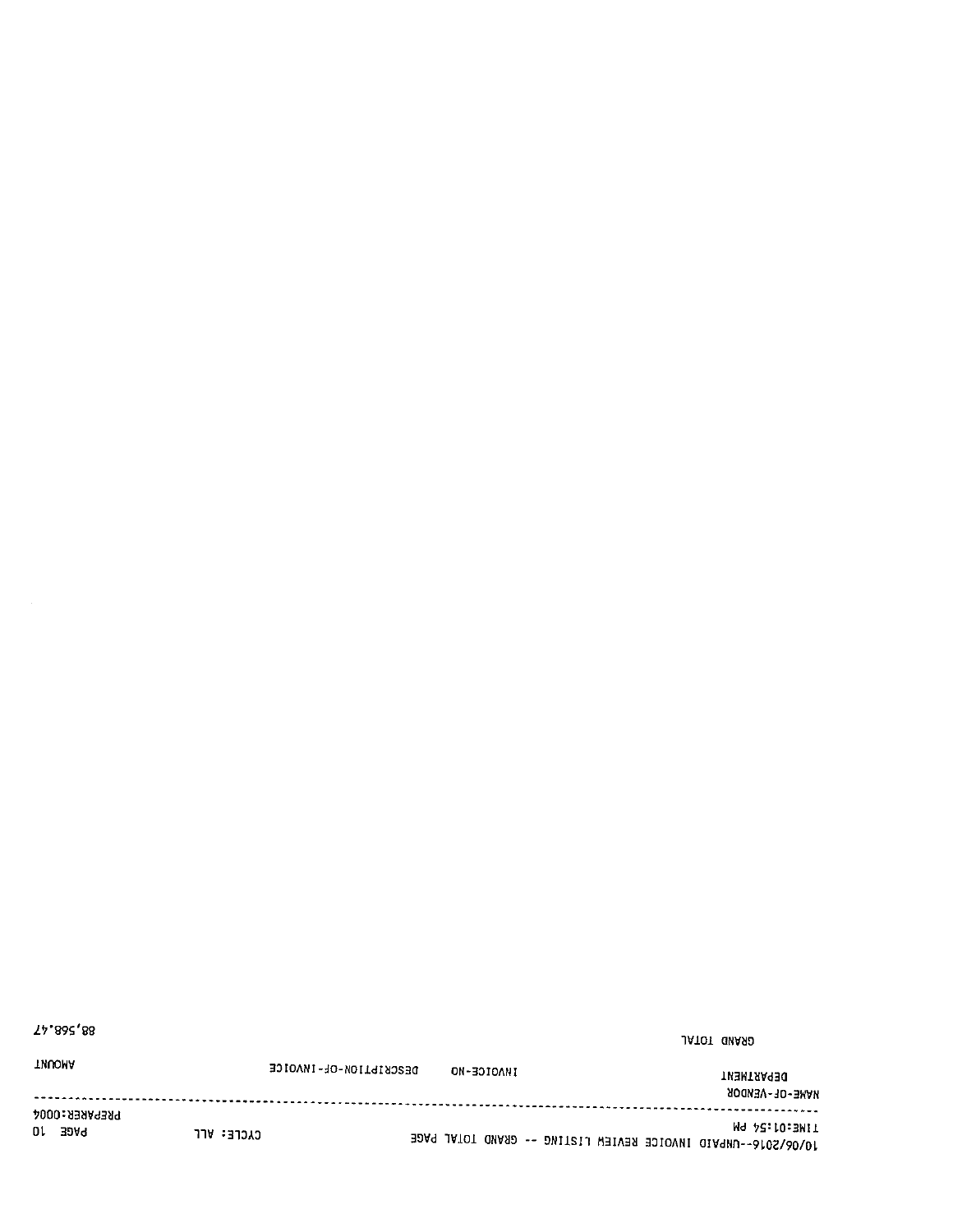

WHEREAS, Section 322 of the Stafford Disaster Relief and Emergency Assistance Act (42 U.S.C. 5165) requires local governments to develop a hazardous mitigation plan as a condition for receiving certain types of non-emergency disaster assistance, including funding for mitigation projects; and,

WHEREAS, the Code of Federal Regulations (CFR) at Title 44, Chapter 1, part 201, requires the county to prepare and adopt a local mitigation plan every five years; and,

WHEREAS, a steering committee comprised of members of the County, and participating incorporated areas within, selected and deemed appropriate by the Commissioners Court in their authority to do so as granted by the people, as well as the local participating governments' leadership was convened in order to assess the risks of hazards facing the County and the Communities, and to make recommendations on actions to be taken to mitigate these hazards; and,

WHEREA5, a request for proposals was issued through the Texas Colorado Regional Floodplain Coalition to hire an experienced consulting firm to work with the County to update <sup>a</sup> comprehensive hazard mitigation plan for the County and the participating jurisdictions; and,

WHEREAS, the plan incorporates the comments, ideas and concerns of the community and of the public in general, which this plan is designed to protect, ascertained through a series of public meetings, publication of the draft plan, press releases, and other outreach activities.

NOW THEREFORE, BE lT RESOLVED by the Commissioners Court of Blanco County that the <sup>2016</sup> Blanco County, Texas Hazard Mitigation Plan, dated October 2016 is hereby qpproved and adopted by the Commissioners Court of Blanco County and resolves to execute the actions in the plan.

Signed:

Brett G. Bray, County Judge

Passed and Approved this  $11<sup>th</sup>$  day of October, 2016 /HMP Resolution 10/11/2016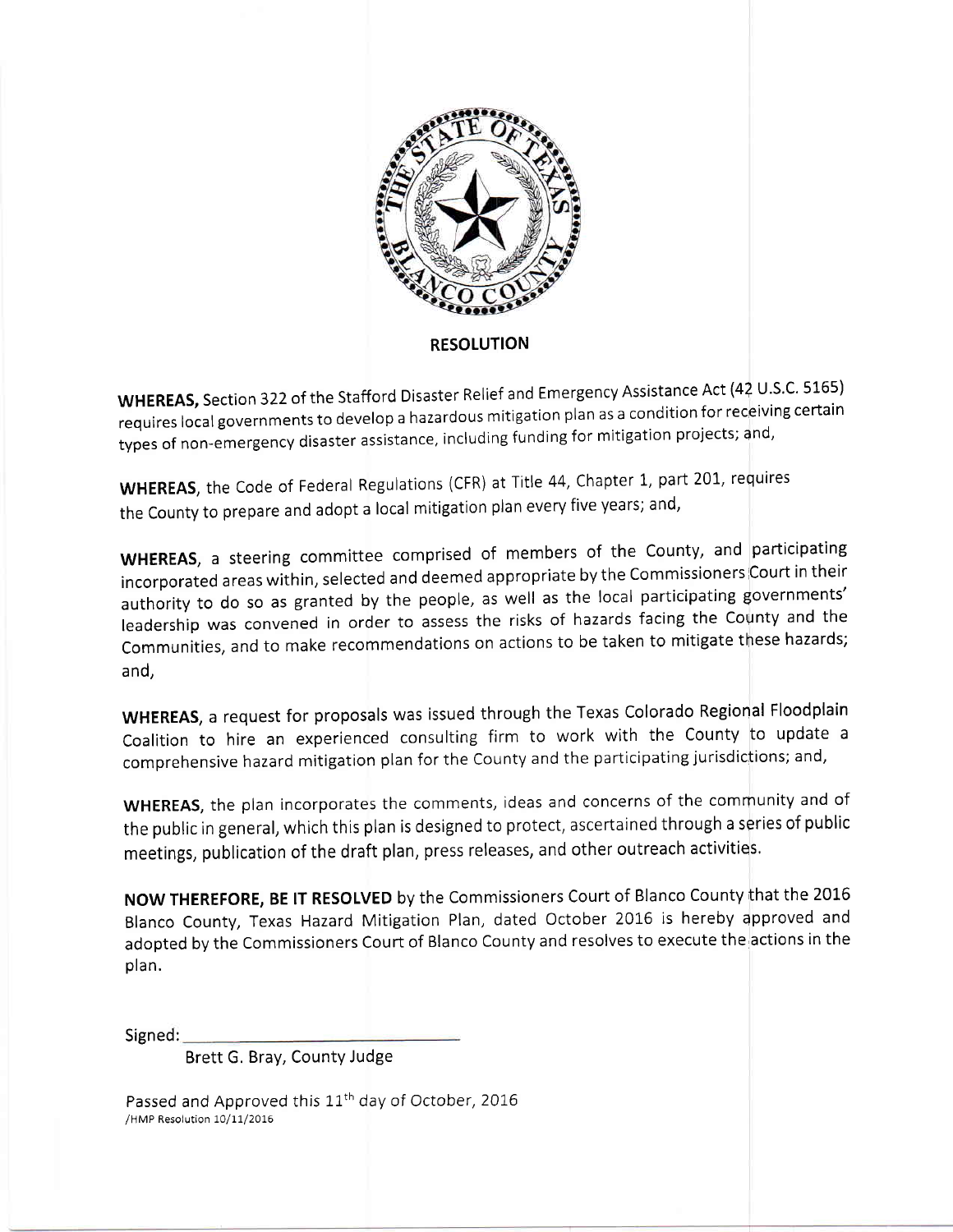### **2017 Blanco County Resolution Indigent Defense Grant Program**

WHEREAS, under the provisions of the Texas Government Code Section 79.037 and Texas Administrative Code Chapter 173, counties are eligible to receive grants from the Texas Indigent Defense Commission to provide improvements in indigent defense services in the county; and

WHEREAS, this grant program will assist the county in the implementation and the improvement of the indigent criminal defense services in this county; and

WHEREAS, Blanco County Commissioners Court has agreed that in the event of loss or misuse of the funds, Blanco County Commissioners assures that the funds will be returned in full to the Texas Indigent Defense Commission.

NOW THEREFORE, BE IT RESOLVED and ordered that the County Judge of this county is designated as the Authorized Official to apply for, accept, decline, modify, or cancel the grant application for the Indigent Defense Formula Grant Program and all other necessary documents to accept said grant; and

BE IT FURTHER RESOLVED that the County Auditor is designated as the Financial Officer for this grant.

**Brett Bray** County Judge

Attest:

County Clerk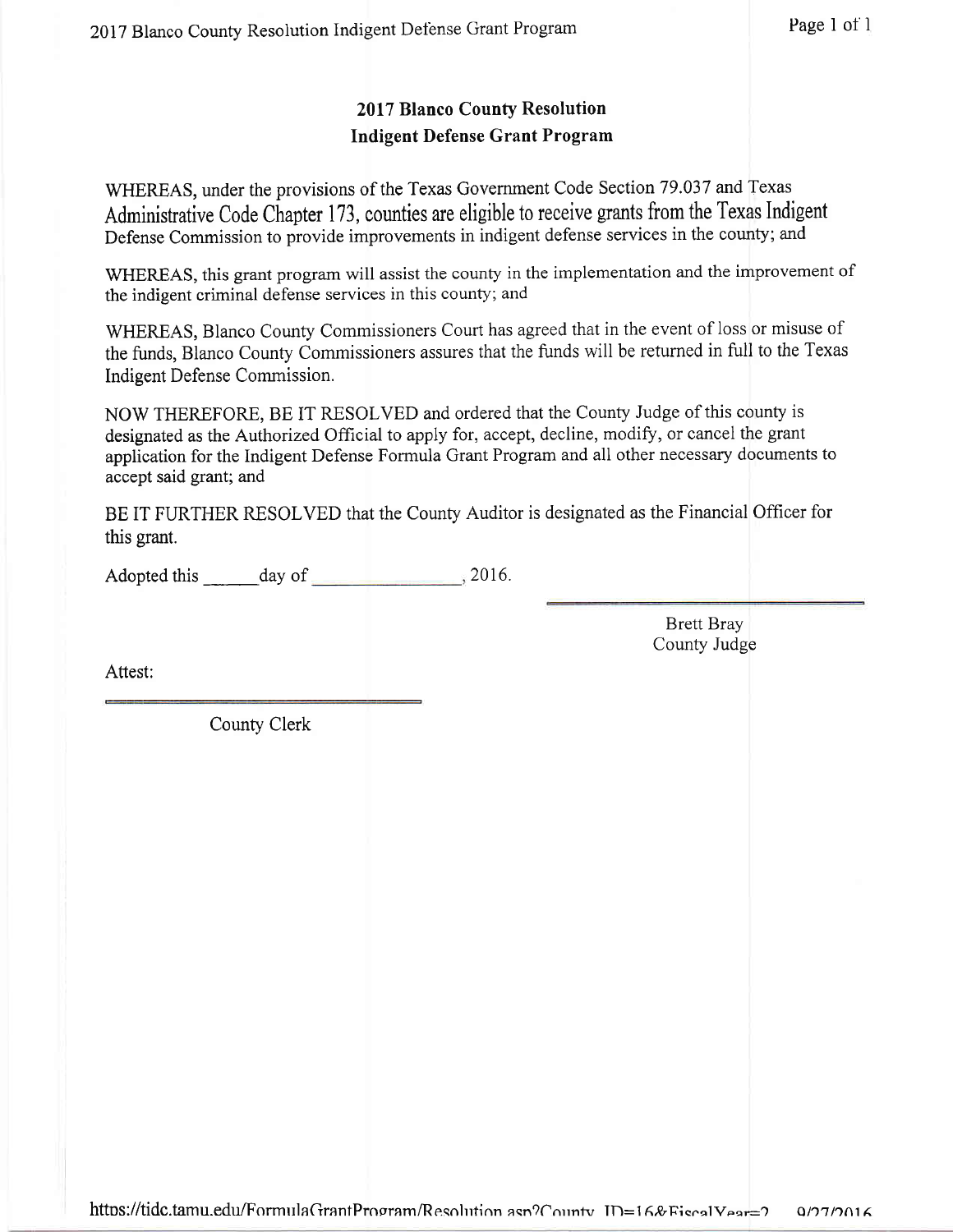### PROPOSED **BLANCO COUNTY** HOLIDAY SCHEDULE FOR 2017

| Monday, January 2*                                | New Year's Day                       |
|---------------------------------------------------|--------------------------------------|
| Monday, January 16                                | Martin Luther King Jr. Day           |
| Monday, February 20                               | Presidents' Day                      |
| Friday, April 14                                  | Good Friday                          |
| Monday, May 29                                    | Memorial Day                         |
| Tuesday, July 4                                   | Independence Day                     |
| Monday, September 4                               | Labor Day                            |
| Monday, October 9                                 | Columbus Day                         |
| Friday, November 10**                             | Veteran's Day                        |
| Thursday, November 23                             | Thanksgiving Day                     |
| Friday, November 24                               | Day after Thanksgiving               |
| Monday, December 25***<br>Tuesday, December 26*** | Christmas Day<br>Day after Christmas |

This schedule gives employees a total of one (1) floating holiday in addition to the above schedule.

\*January I,2017 (the legal public holiday for New Year's Day), falls on a Sunday. Monday, January 2, will be treated as a holiday for pay and leave purposes.

\*\*November 11, 2017 (the legal public holiday for Veterans Day), falls on a Saturday. Friday, November 10, will be treated as a holiday for pay and leave purposes.

\*\*\*\*December 24th and 25th, the County's historical Christmas holidays fall partly on a weekend, therefore the 25th and 26th will be treated as a holiday for pay and leave purposes.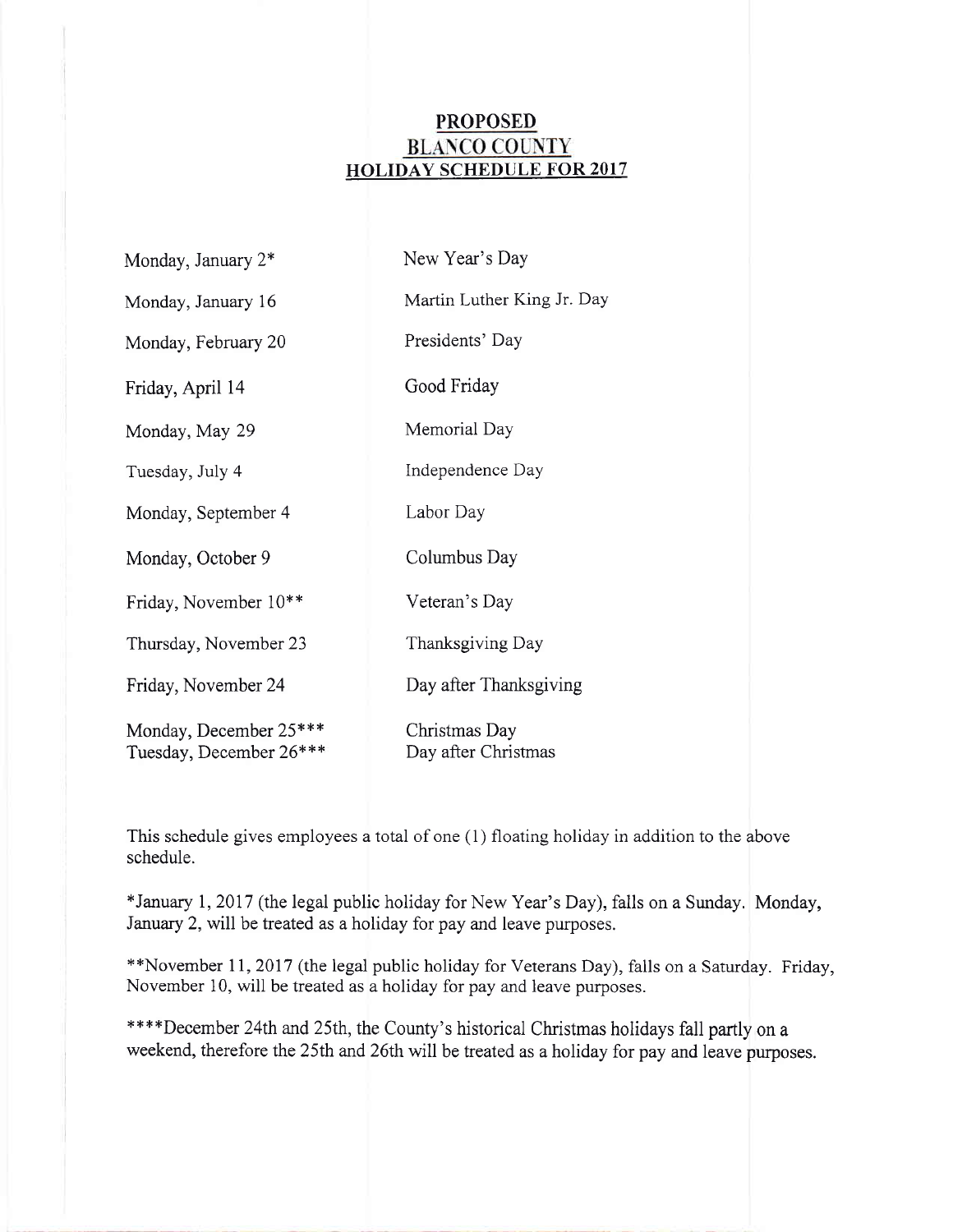Federal Holidays

#### U.S. OFFICE OF PERSONNEL MANAGEMENT

### SNOW & DISMISSAL PROCEDURES FEDERAL HOLIDAYS

2or7

|  |  | 2017 Holiday Schedule |
|--|--|-----------------------|
|--|--|-----------------------|

| <b>Date</b>                    | Holiday                             |
|--------------------------------|-------------------------------------|
| Monday, January 2 <sup>*</sup> | New Year's Day                      |
| Monday, January 16             | Birthday of Martin Luther King, Jr. |
| Monday, February 20**          | Washington's Birthday               |
| Monday, May 29                 | Memorial Day                        |
| Tuesday, July 4                | Independence Day                    |
| Monday, September 4            | Labor Day                           |
| Monday, October 9              | Columbus Day                        |
| Friday, November 10***         | Veterans Day                        |
| Thursday, November 23          | Thanksgiving Day                    |
| Monday, December 25            | Christmas Day                       |

\*January 1, 2017 (the legal public holiday for New Year's Day), falls on a Sunday. For most Federal employees, lMonday, January 2, will be treated as a holiday for pay and leave pwposes. (See section g(a) of Executive order 11582, February 11, 1971.)

# Note:

Inauguration Day, January 20, 2017, falls on a Friday. An employee who works in the District of Columbia, Montgomery or Prince George's Counties in Maryland, Arlington or Fairfax Counties in Virginia, or the cities of Alexandria or Fairfax in Virginia, and who is regularly scheduled to perform nonovertime work on Inauguration Day, is entitled to a holiday. (See 5 U.S.C. 6103(c).) There is no in-lieu-of holiday for employees who are not regularly scheduled to work on Inauguration Day./p>

\*\* This holiday is designated as "Washington's Birthday" in section 6103(a) of title 5 of the United States Code, which is the law that specifies hoiidays for Federal employees. Though other institutions such as state and local governments and private businesses may use other names, it is our policy to always refer to holidays by the names designated in the law.

\*\*\* November 11, 2017 (the legal public holiday for Veterans Day), falls on a Saturday. For most Federal employees, Friday, November 10, will be treated as a holiday for pay and leave purposes. (See  $5$  U.S.C. 6103(b).)